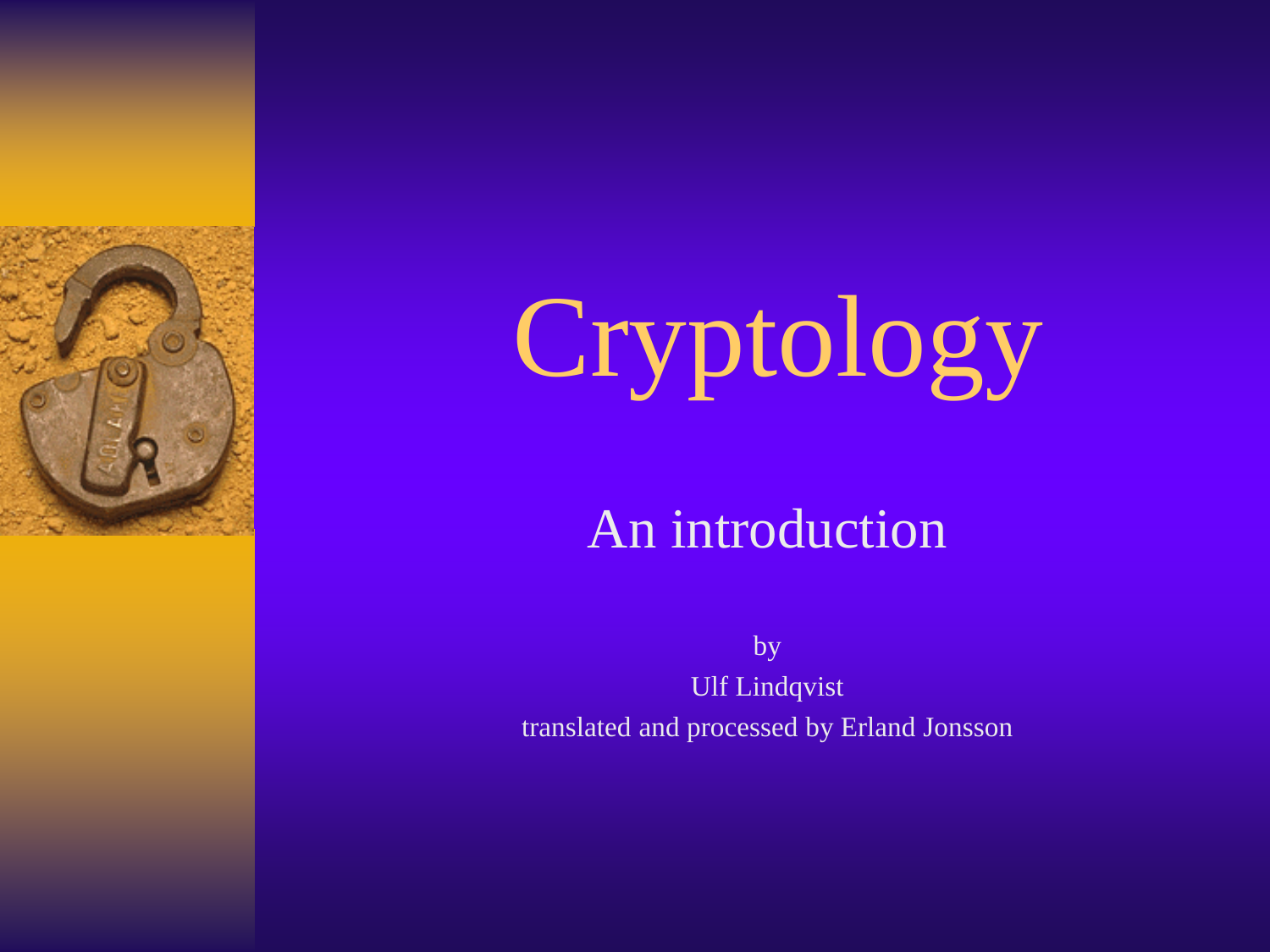#### **Contents**

- Introduction
- Terminology
- History
- Symmetrical systems *(secret-key)*
- Asymmetrical systems *(public-key)*
- 

- Key management
- Problems with cryptology
- The Future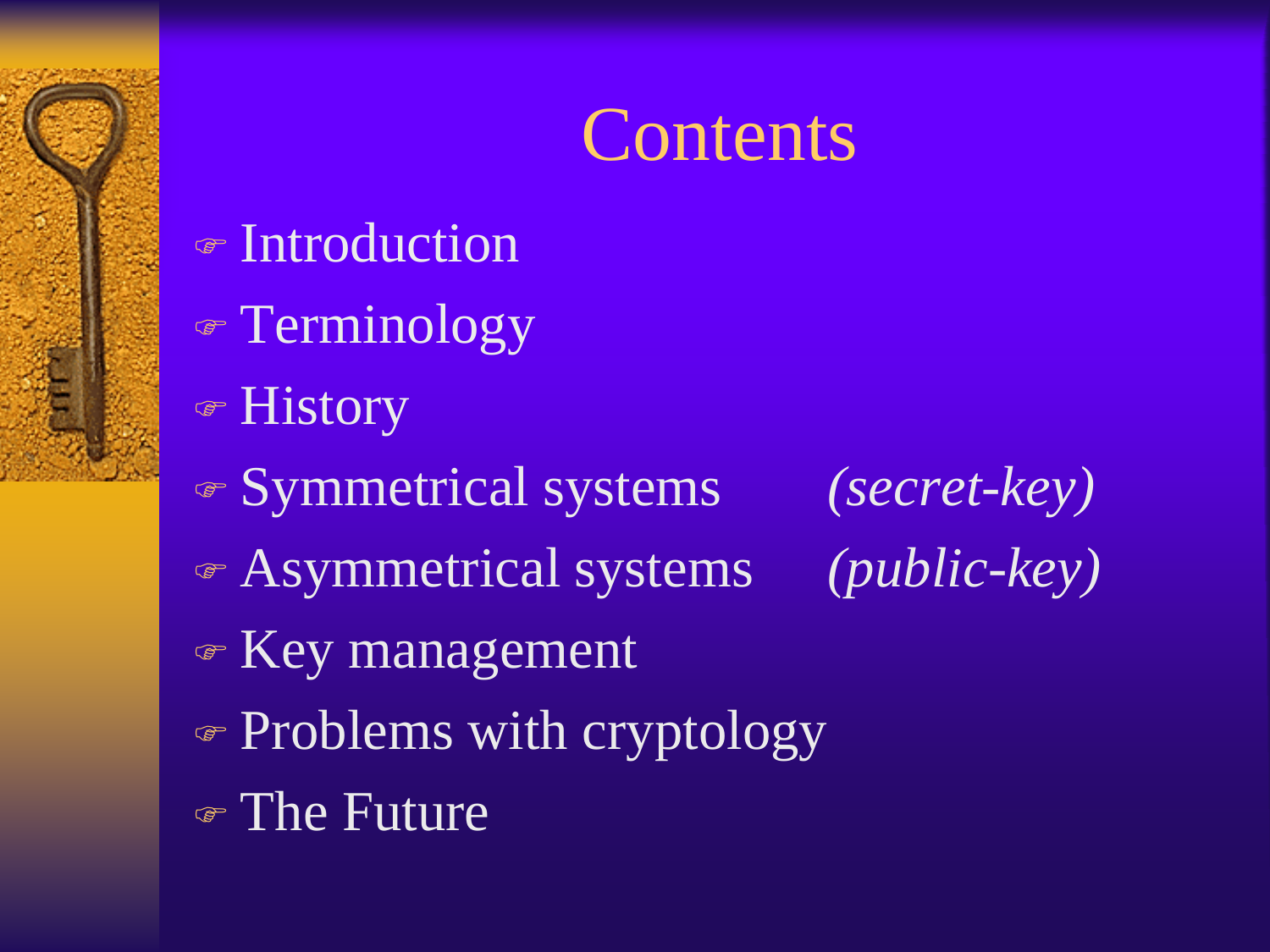## What is Cryptography?

• Methods for the protection of information and communications

**BQQ EBJIFDQ JBAABIÅKAB CRR FCKJGER KCBBCJÄLBC DSS GDLKHFS LDCCDKÖMCD ETT HEMLIGT MEDDELANDE** *(English:* a secret message*)*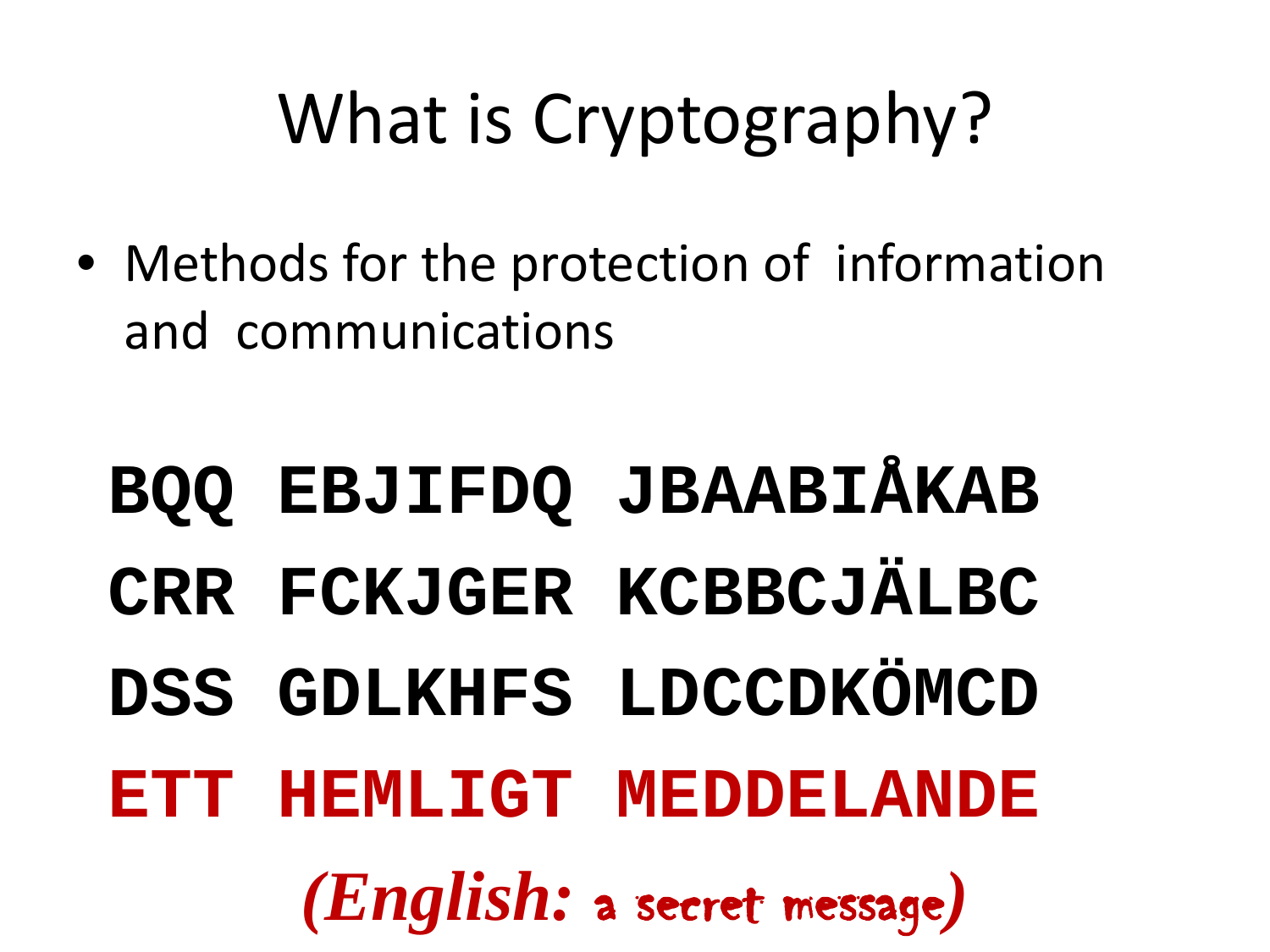# Who needs cryptography?

- Earlier: only diplomats and the military
- Now: *everybody*!
- Reasons:
	- Electronic communication over insecure channels, e.g. the Internet
	- Traditional methods for authentication (signature, voice) does not work for data communications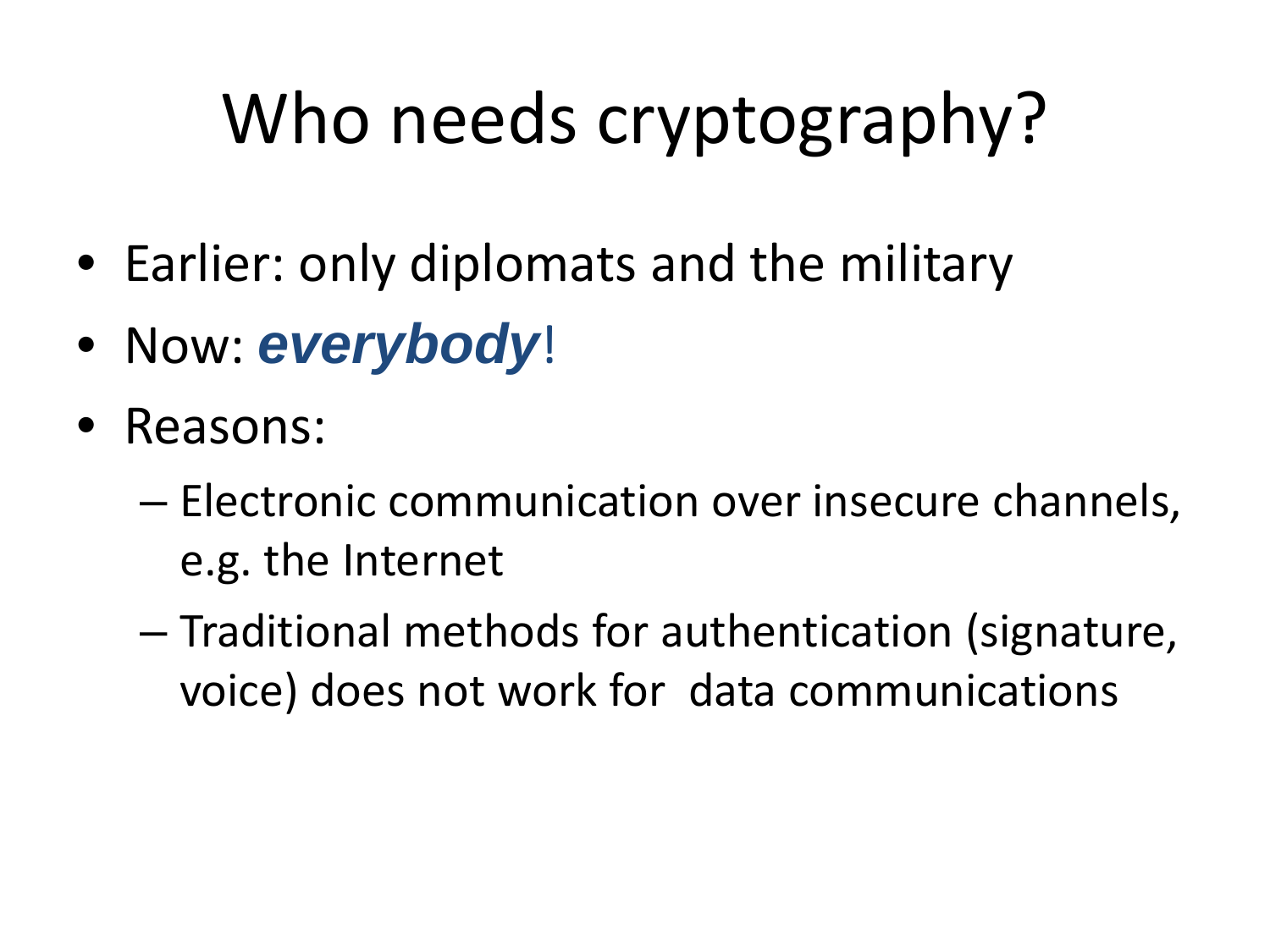## Terminology (Swedish - English)

- Kryptologi, kryptoteknik
- **Kryptografi** 
	- Kryptering
	- Dekryptering
	- Klartext
	- Kryptotext, kryptogram
	- Nyckel
- **Forcering** 
	- Forcör
	- Forcera
- **Cryptology**
- **Cryptography** 
	- Encryption
	- Decryption
	- Plaintext, Cleartext
	- Ciphertext, cryptogram
	- Key
- **Cryptanalysis** 
	- Cryptanalyst
	- Break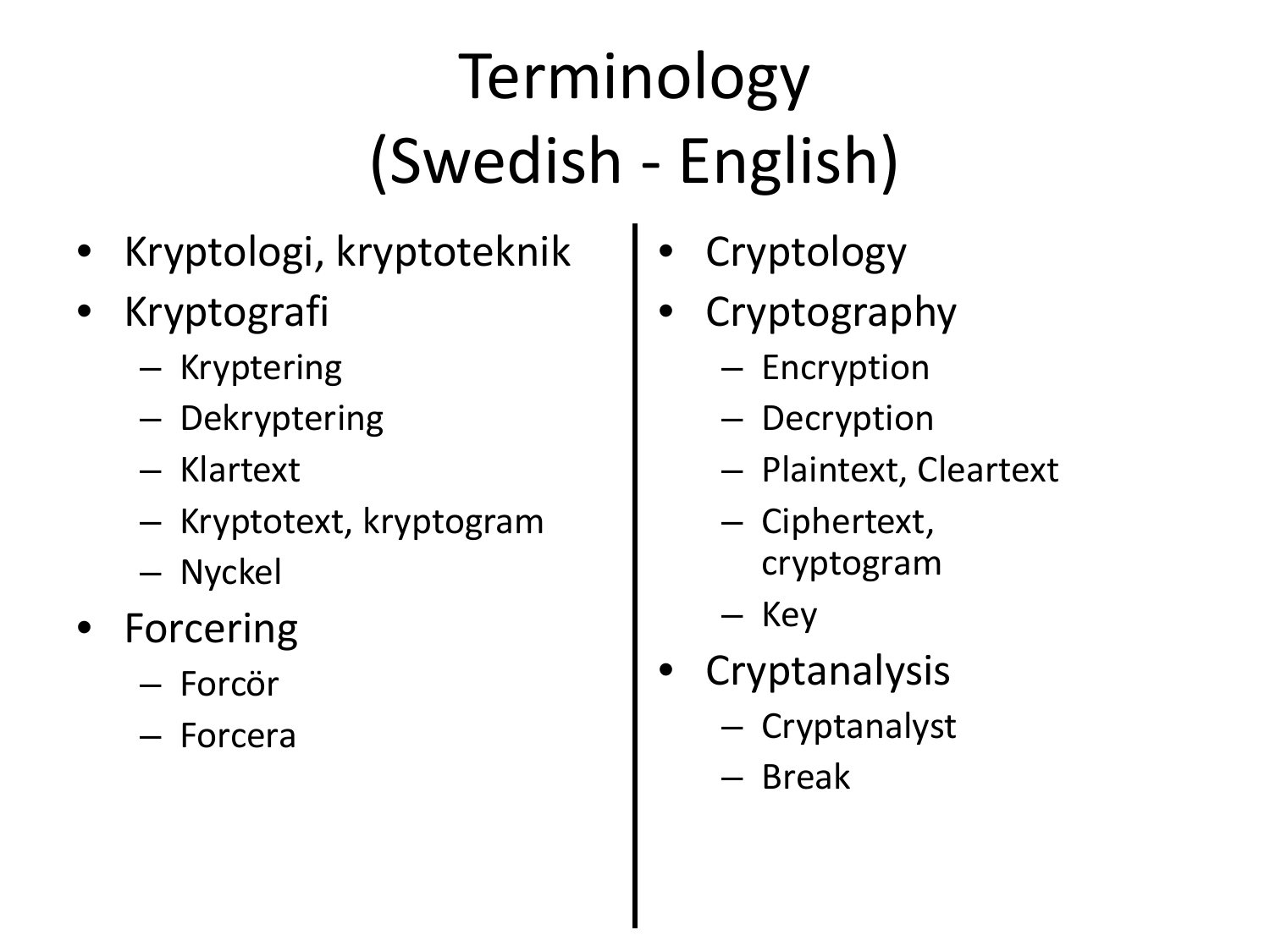## **History**

- The pre-scientific era
	-
	-
	-
	-
	-
	- ca 400 BC Sparta (transposition) • ca 50 BC Julius Caesar (substitution) • 19th century  $\blacksquare$  A Kerckhoff (only the key secret) • 1920-ies G S Vernam (K as long as M)1 • 1939-45 2nd Word War
- Scientific era
	-
	-
	- 1949 C E Shannon • 1976 W Diffie & M E Hellman

1. One-time pad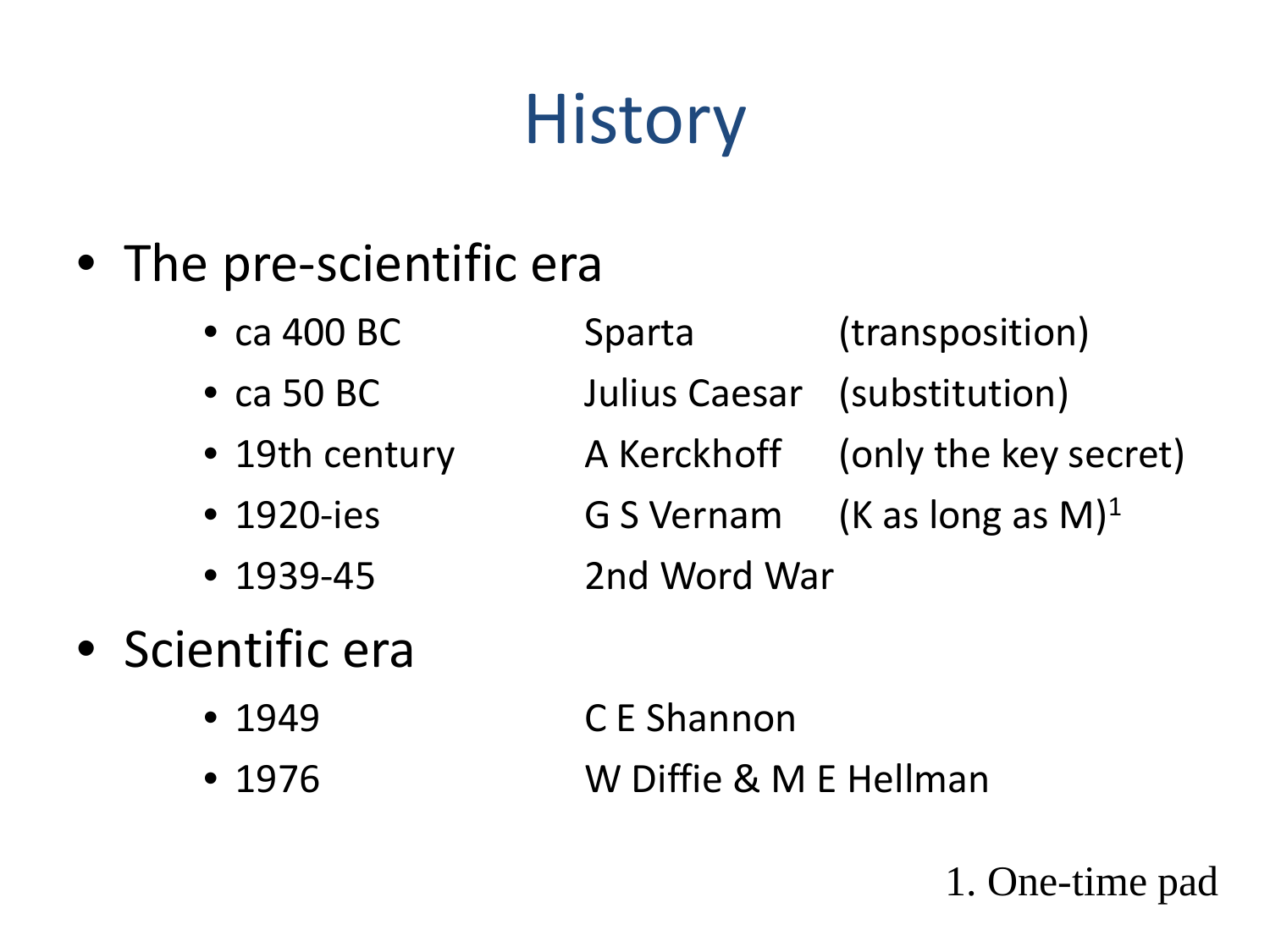#### *History*

#### Secret versus open research

- Cryptology used to be available only for government authorities (military, diplomats)
- Comprehensive open research started in the mid 70-ies
- The secret research is probably considerably bigger than open research
- "NSA is believed to be 10-15 years ahead of the open research"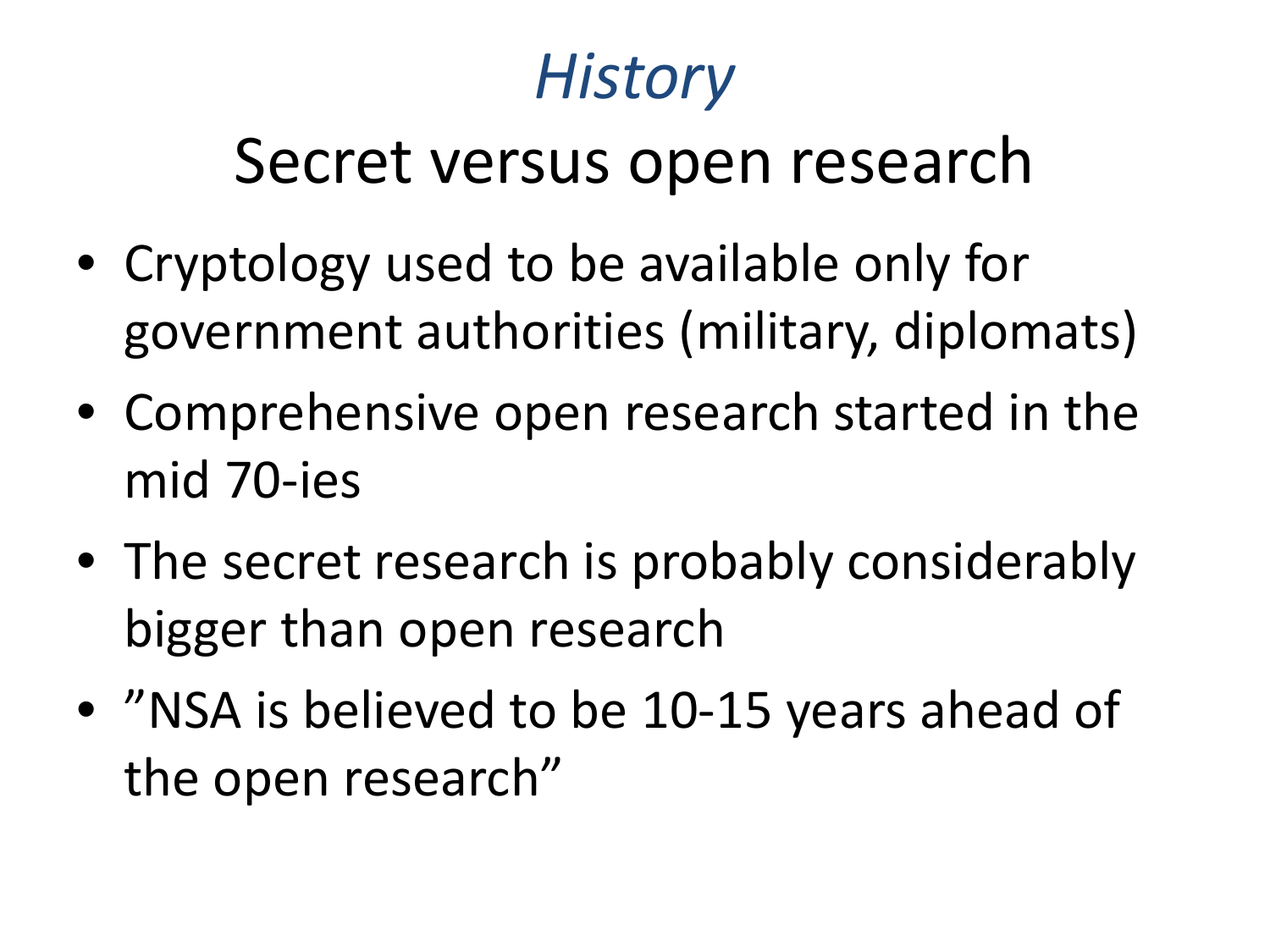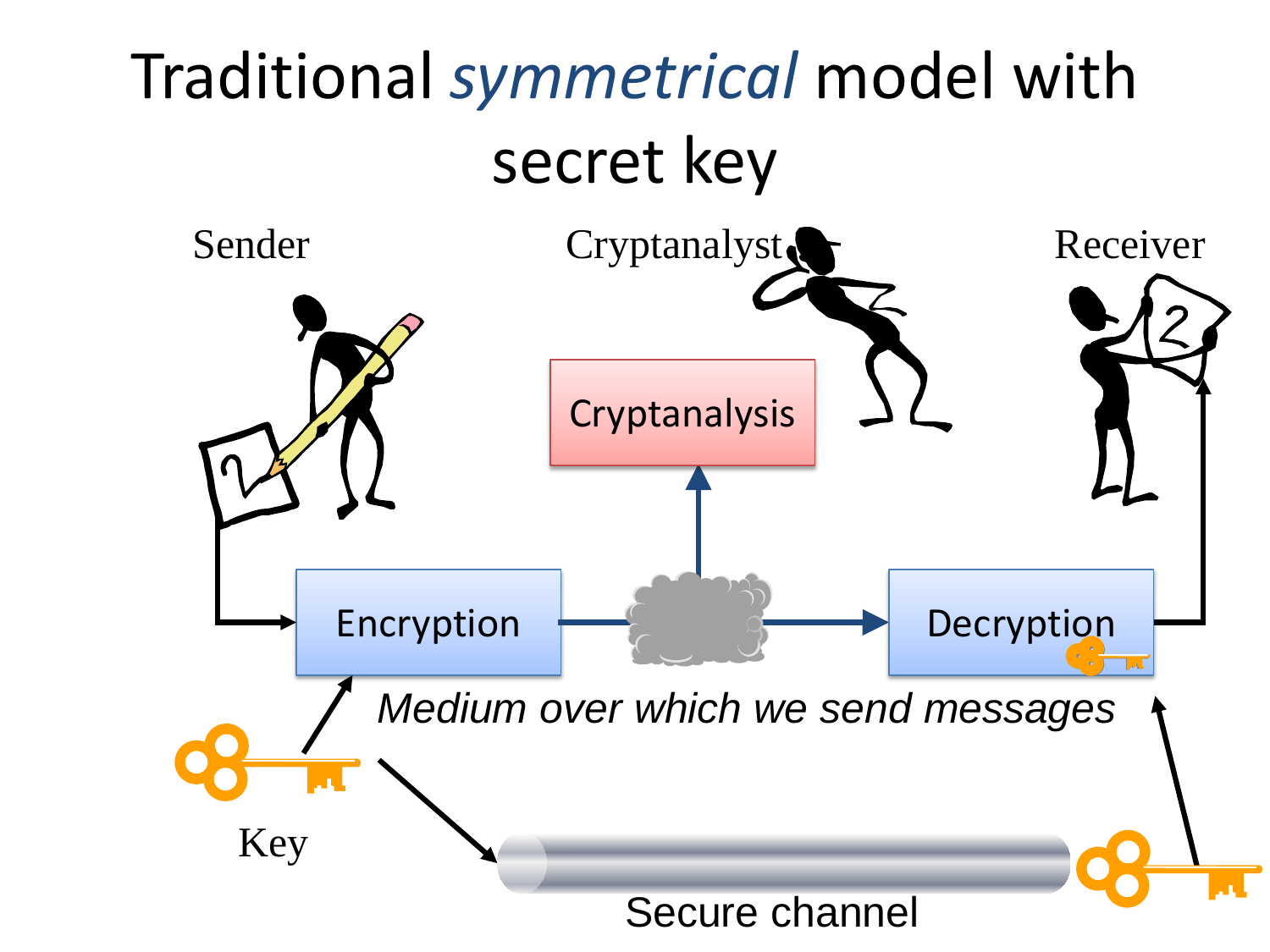#### *Symmetrical systems* Theoretical versus practical security

- *Theoretical* security
	- No problems with key management
	- The cryptanalyst has unlimited resources
- *Practical* security
	- Many limitations
	- The cryptanalyst also has limitations
	- The security is a function of the estimated possibilities of the cryptanalyst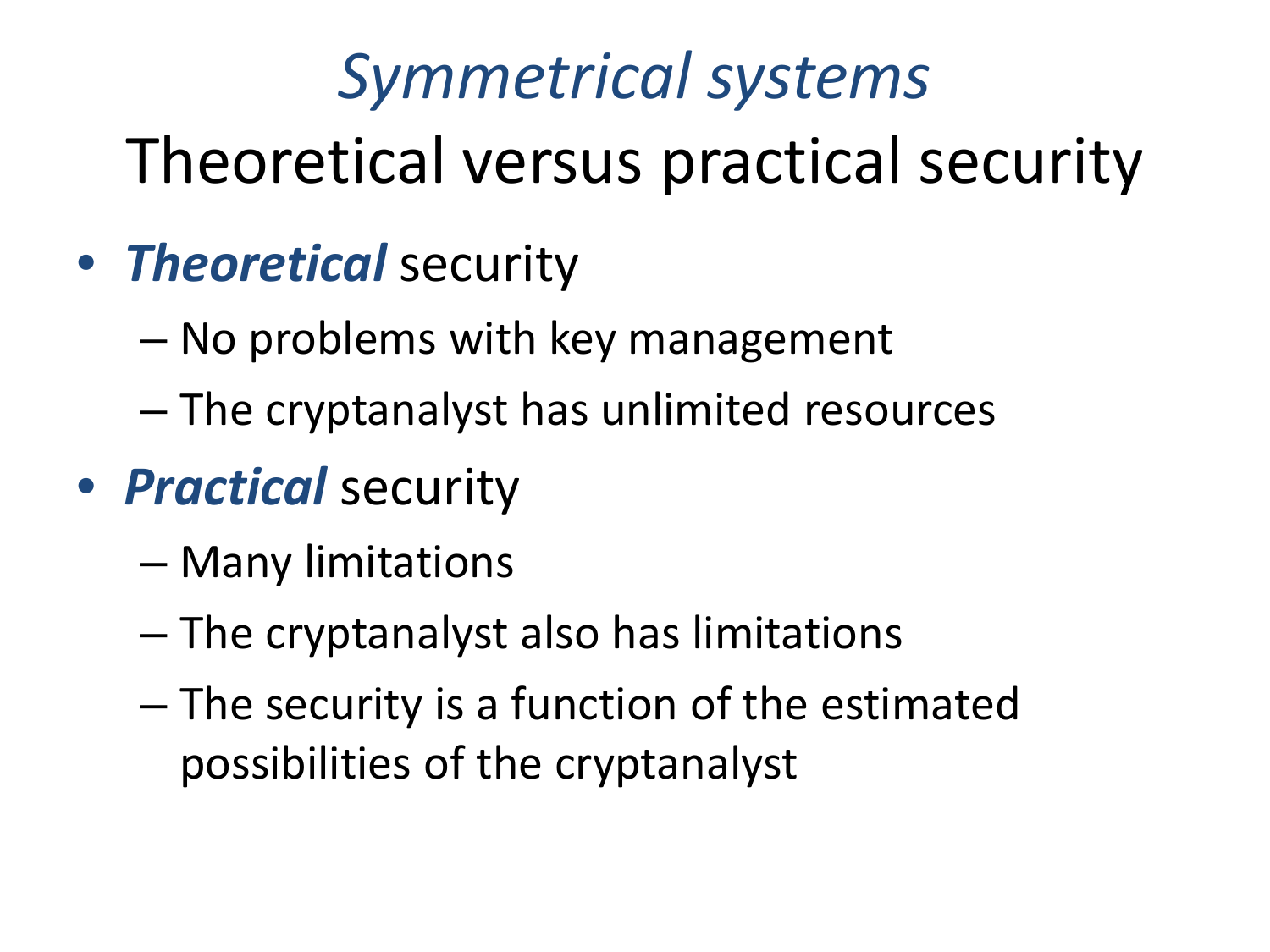## *Symmetrical systems* Cryptanalysis

*Assumption:* 

*the cryptanalyst knows everything about the system except the key.*

- Different types of cryptanalysis attacks:
	- Ciphertext-only
		- The cryptanalyst only has encrypted text
	- Known-plaintext
		- The cryptanalyst has some plaintext-ciphertext pairs
	- Chosen-plaintext/Chosen-ciphertext
		- The cryptanalyst can make tests with selected plaintext and get the corresponding encrypted text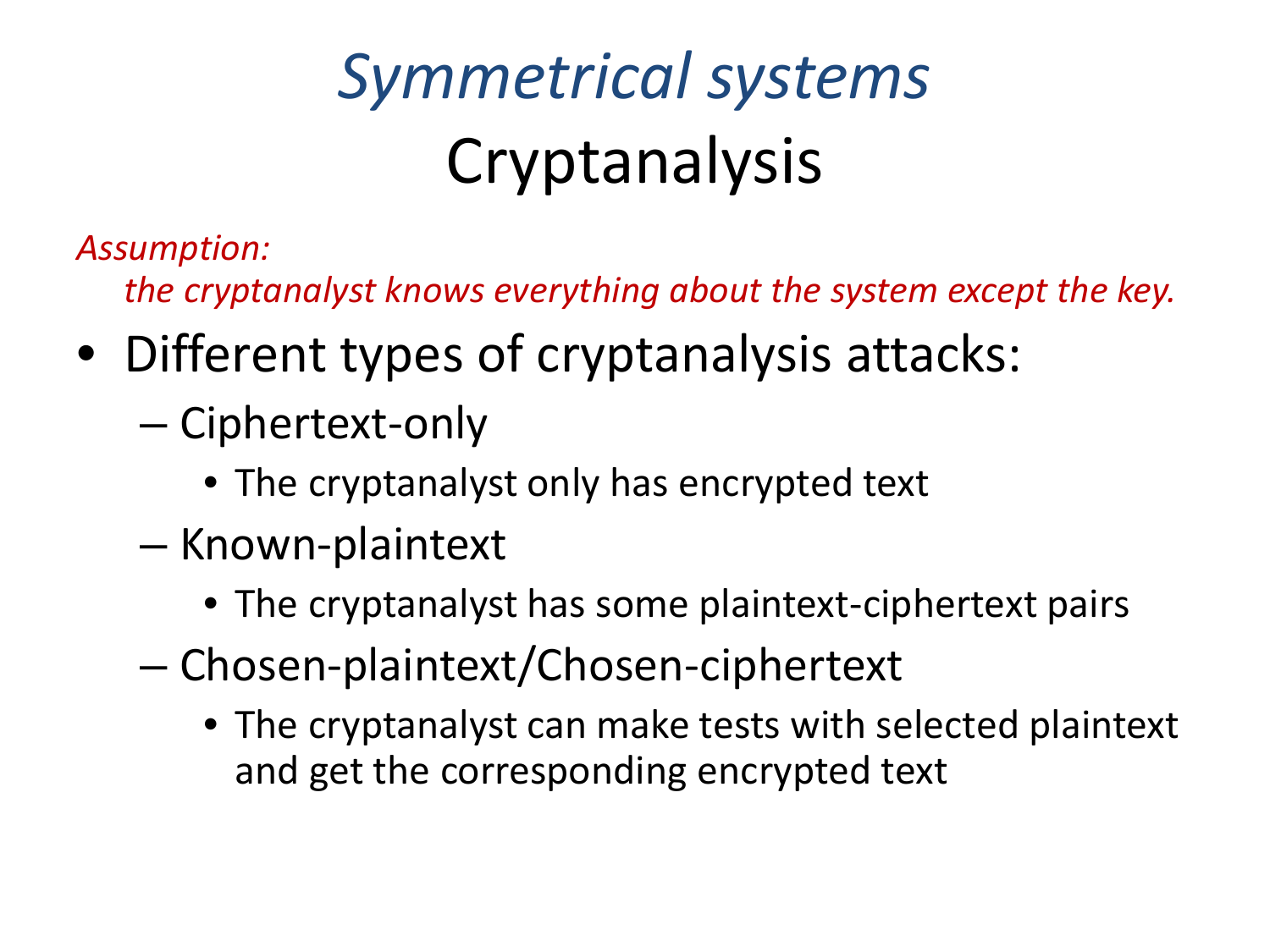*Symmetrical systems* Cryptanalysis cont'd

• Theoretical cryptanalysis

– All possible keys are tested (unlimited time) and the cipher text is decrypted.

– Successful cryptanalysis is possible if this leads to exactly one interpretable message.

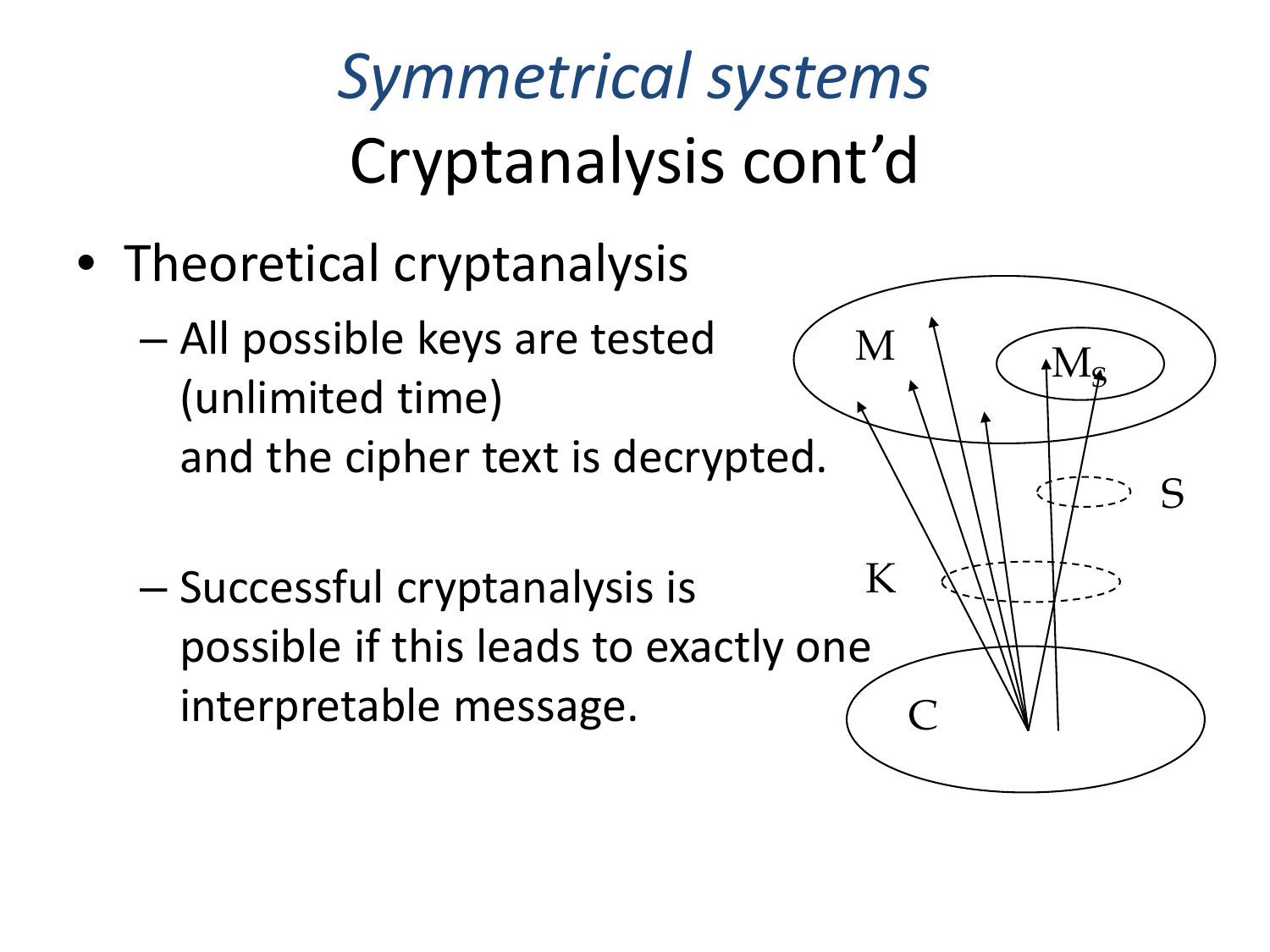*Symmetrical systems* Cryptanalysis cont'd Ciphertext: DJFKRIOPEPWPEPS Key 1: ajfkjrisdfkjsdd Key 2: jfjreieifkdjdjf PT 1: **attack at eight** PT 2: **no attack today**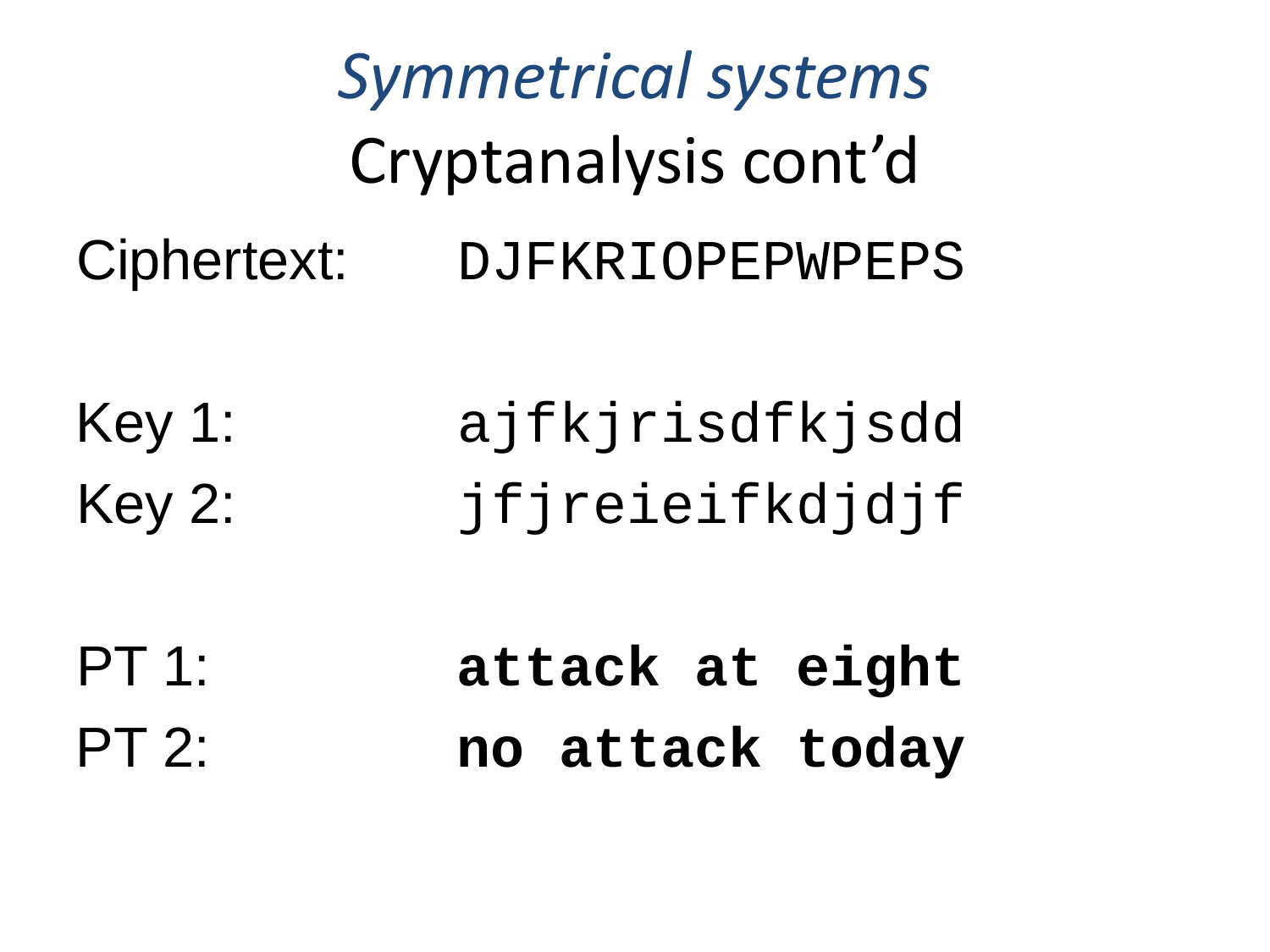### *Symmetrical systems* Diffusion — Confusion

- Diffusion
	- Changing one symbol in the plaintext affects many symbols in the ciphertext
	- Changing one symbol in the key affects many symbols in the ciphertext
- Confusion
	- The ciphertext must depend on the plaintext and the key in a complicated way so that the derivation of statistical relations is hard to do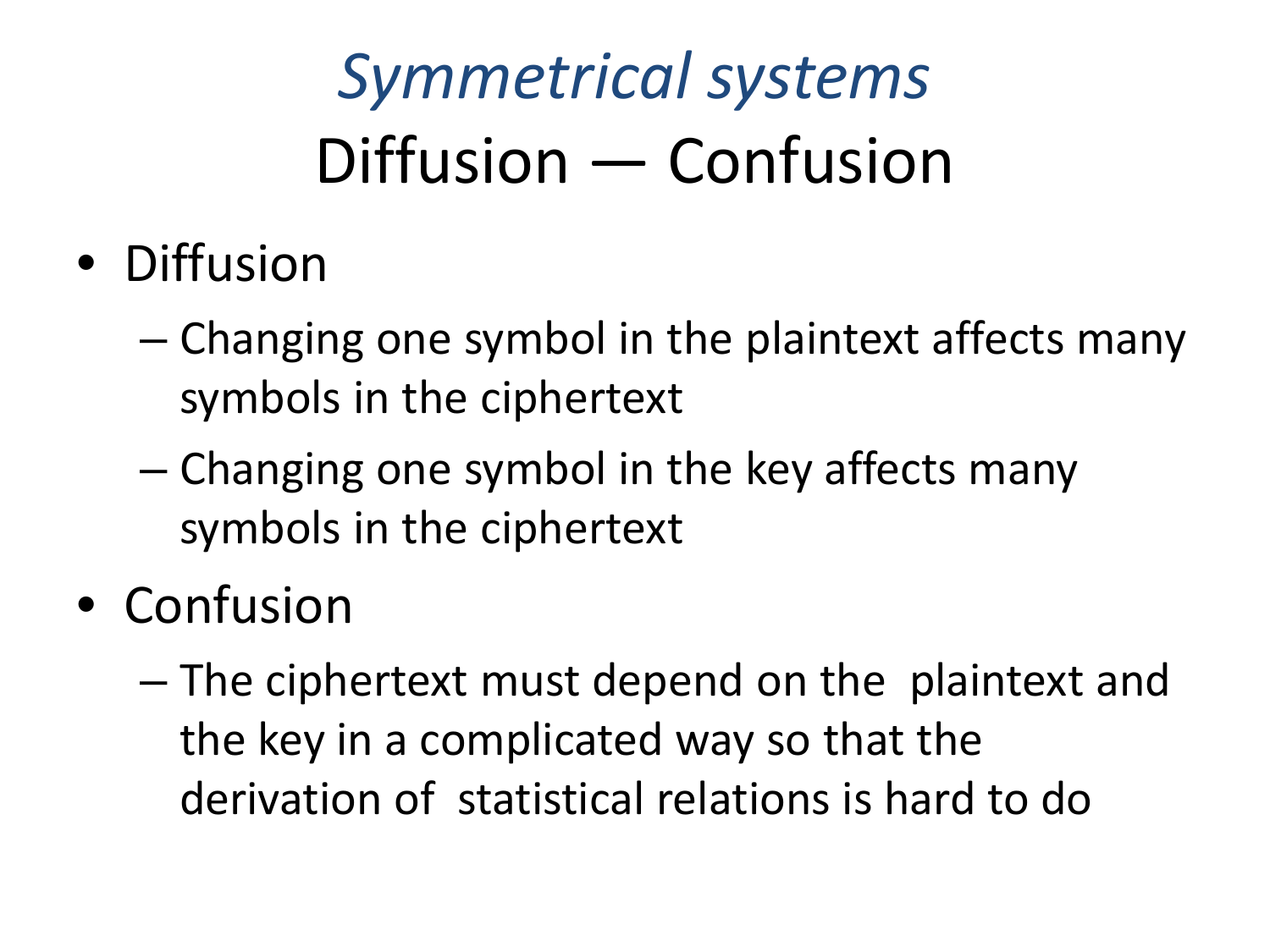#### *Symmetrical systems* Product ciphers

• Product ciphers gives good diffusion and confusion



P is a permutation, possibly the same in every step. Si are general, different, non-linear substitutions.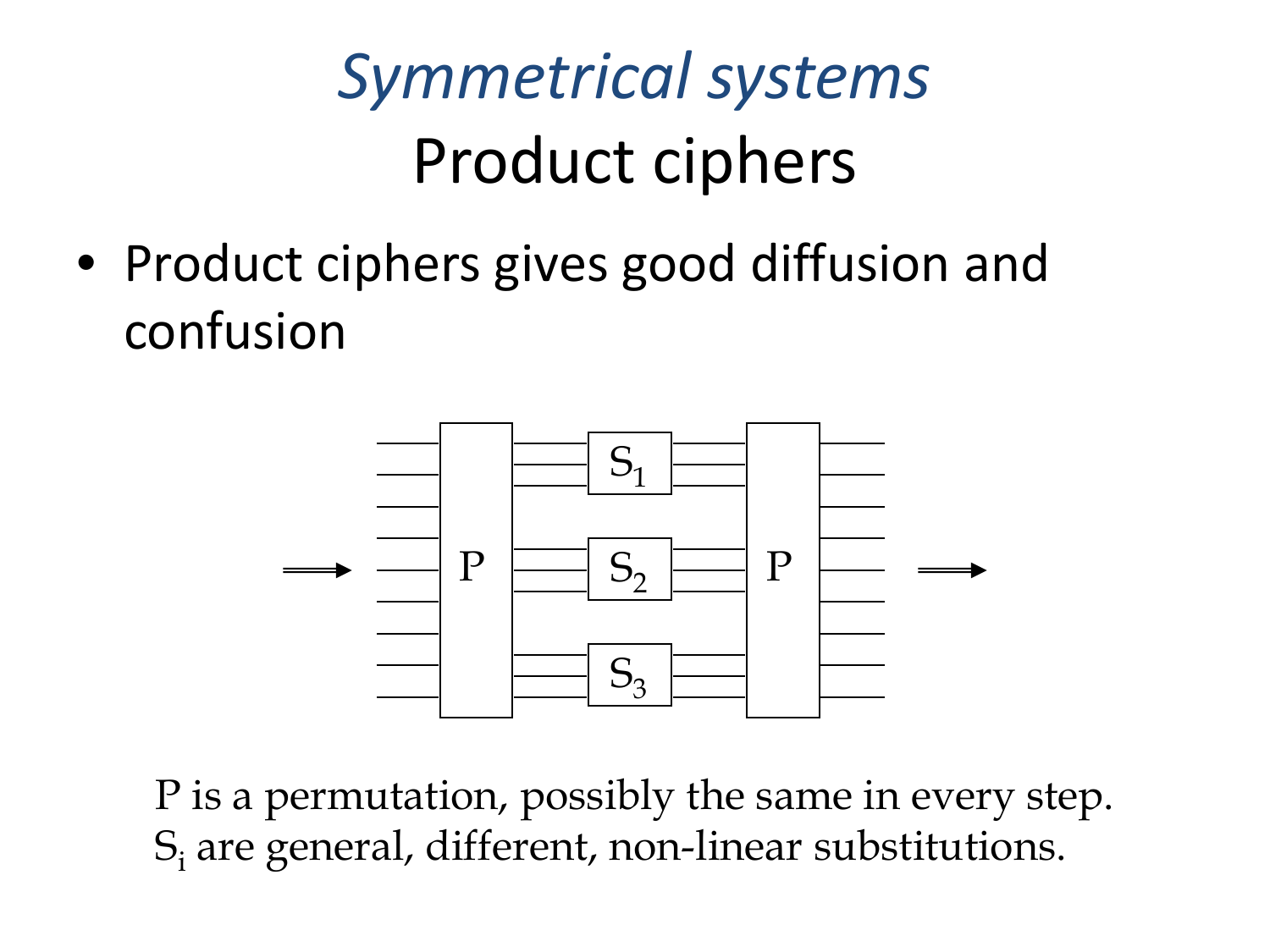## *Symmetrical systems* Example of system: DES

- Data Encryption Standard
- Encrypts blocks of 64 bits, 56-bit key
- Developed by IBM and NSA, American standard since 1977
- NSAs involvement is discussed
	- Suspicion of back-doors has not been confirmed
	- Rather, NSA seems to have strengthened the algorithm
- Status: Algorithm is considered very strong, but the key is too short
- Development: Triple DES (3DES), 112 bits
- Since 2000: Advanced Encryption Standard (AES)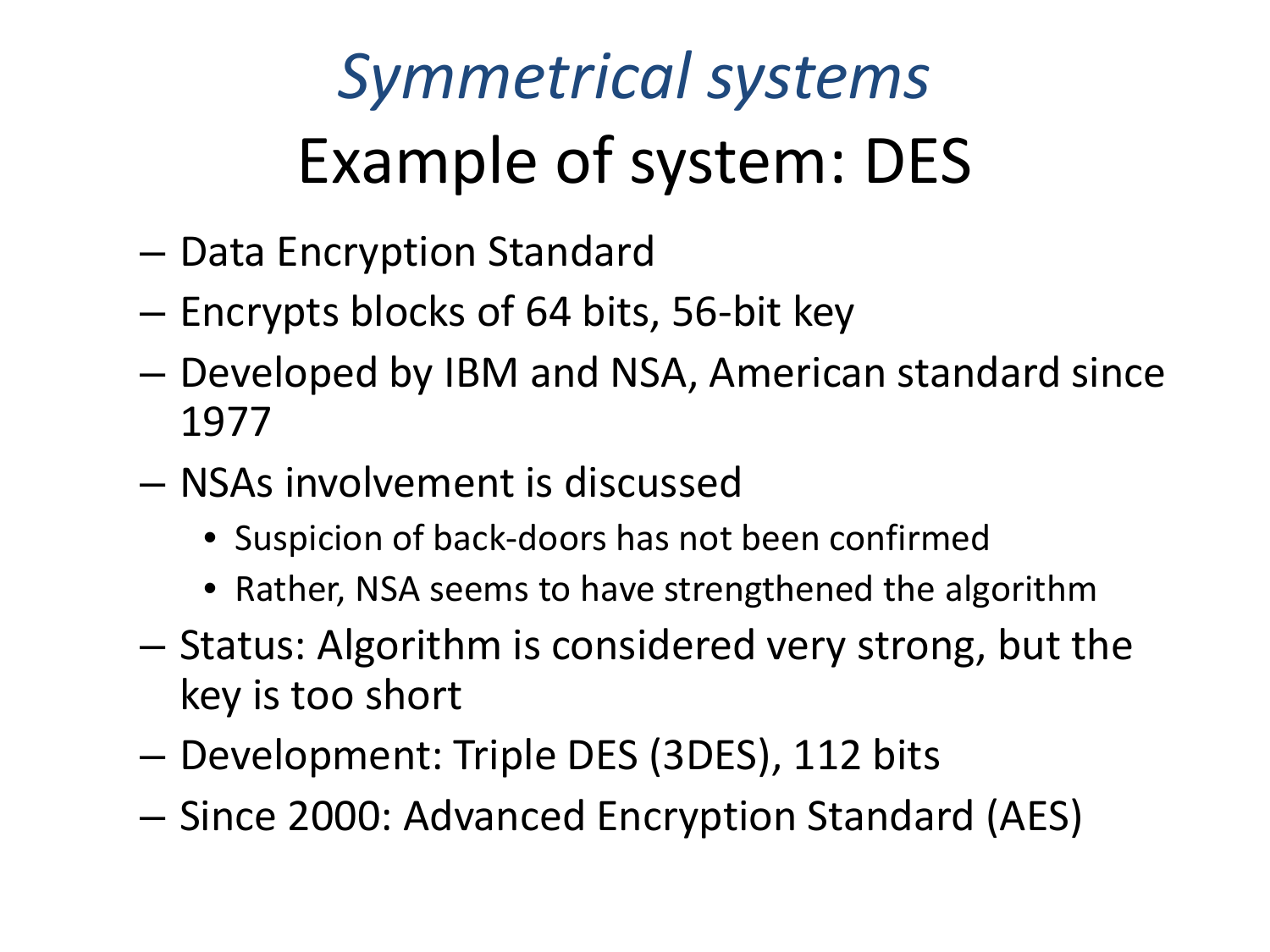## *Symmetrical systems*  Example of system: AES

- **A**dvanced **E**ncryption **S**tandard
	- International competition (NIST)
	- Call for candidates (1997)
	- Winners from Belgium (Rijndael)
	- Standard made official 2001
- Based on *Permutations* & *Substitutions*
	- Not completely symmetric (encryption versus decryption)
	- 128 bit data blocks
	- Supports 128, 192 and 256 bit key length (with 10, 12, 14 rounds, respectively)
	- Has become the "standard"!
		- 10G Ethernet, ZigBee, SSL, IPSec, WiMAX ...

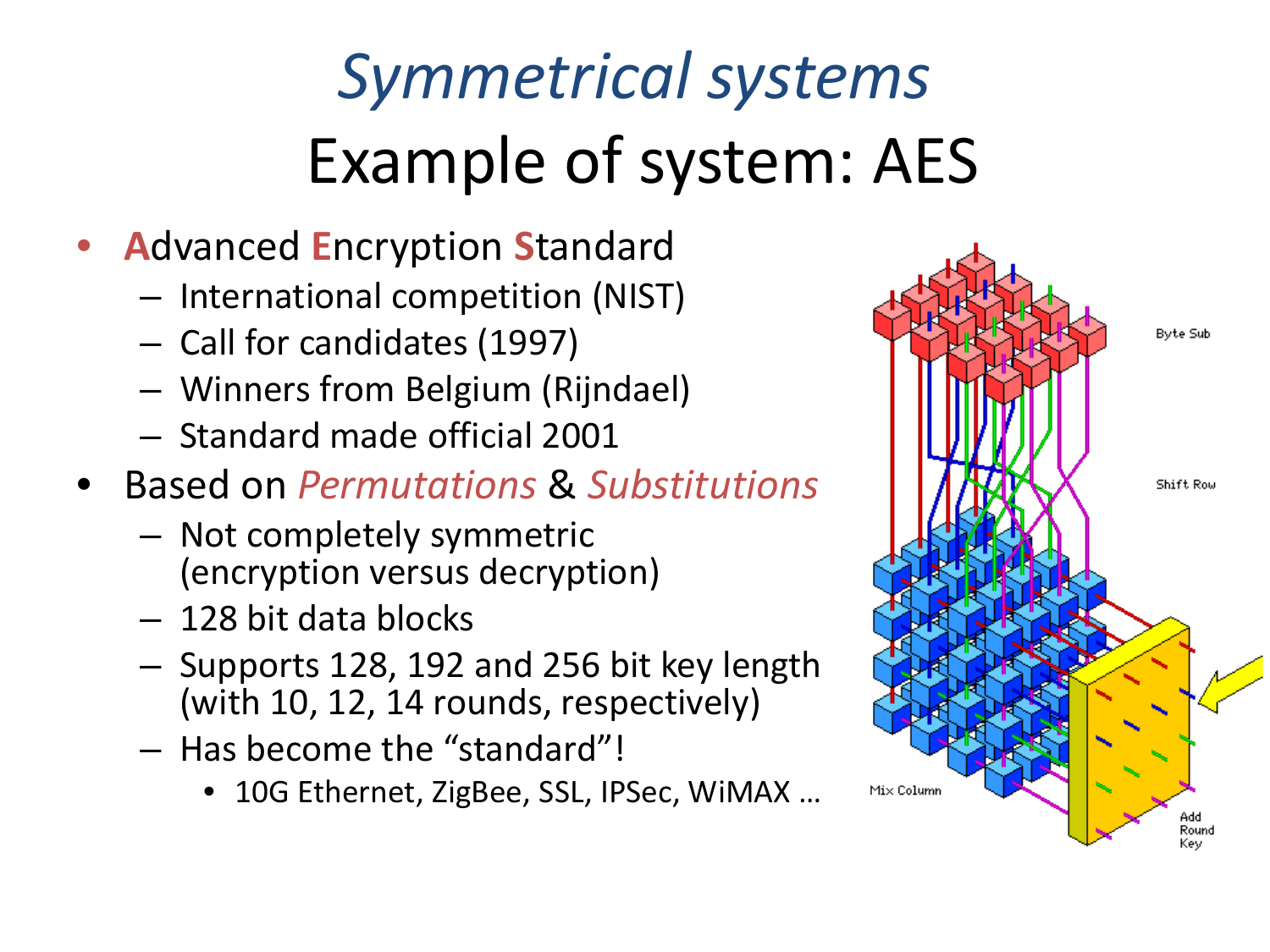## *Symmetrical systems*  Key lengths

- Based on *computational complexity*
- Comparison for *exhaustive search*:

| <b>Key length</b>                                |            | <b>Possible keys</b>                                   | Time a                                        | <b>Time b</b> |
|--------------------------------------------------|------------|--------------------------------------------------------|-----------------------------------------------|---------------|
| 40 bits                                          | Asymm. RSA | $2^{40} \approx 1.1 \cdot 10^{12}$                     | 1 week                                        | (9 s)         |
| 56 bits                                          |            | $2^{56} \approx 7.2 \cdot 10^{16}$                     | 1200 yrs                                      | 1 week        |
| 100 bits                                         |            | 2048 bits $2^{100} \approx 1.3 \cdot 10^{30}$          | 2.10 <sup>16</sup> yrs 3.10 <sup>11</sup> yrs |               |
|                                                  |            | 128 bits 3072 bits $2^{128} \approx 3.4 \cdot 10^{38}$ | 6.10 <sup>24</sup> yrs 9.10 <sup>19</sup> yrs |               |
| (100 million combinations correspond to 27 bits) |            |                                                        |                                               |               |

See Table 2.1 and 21.2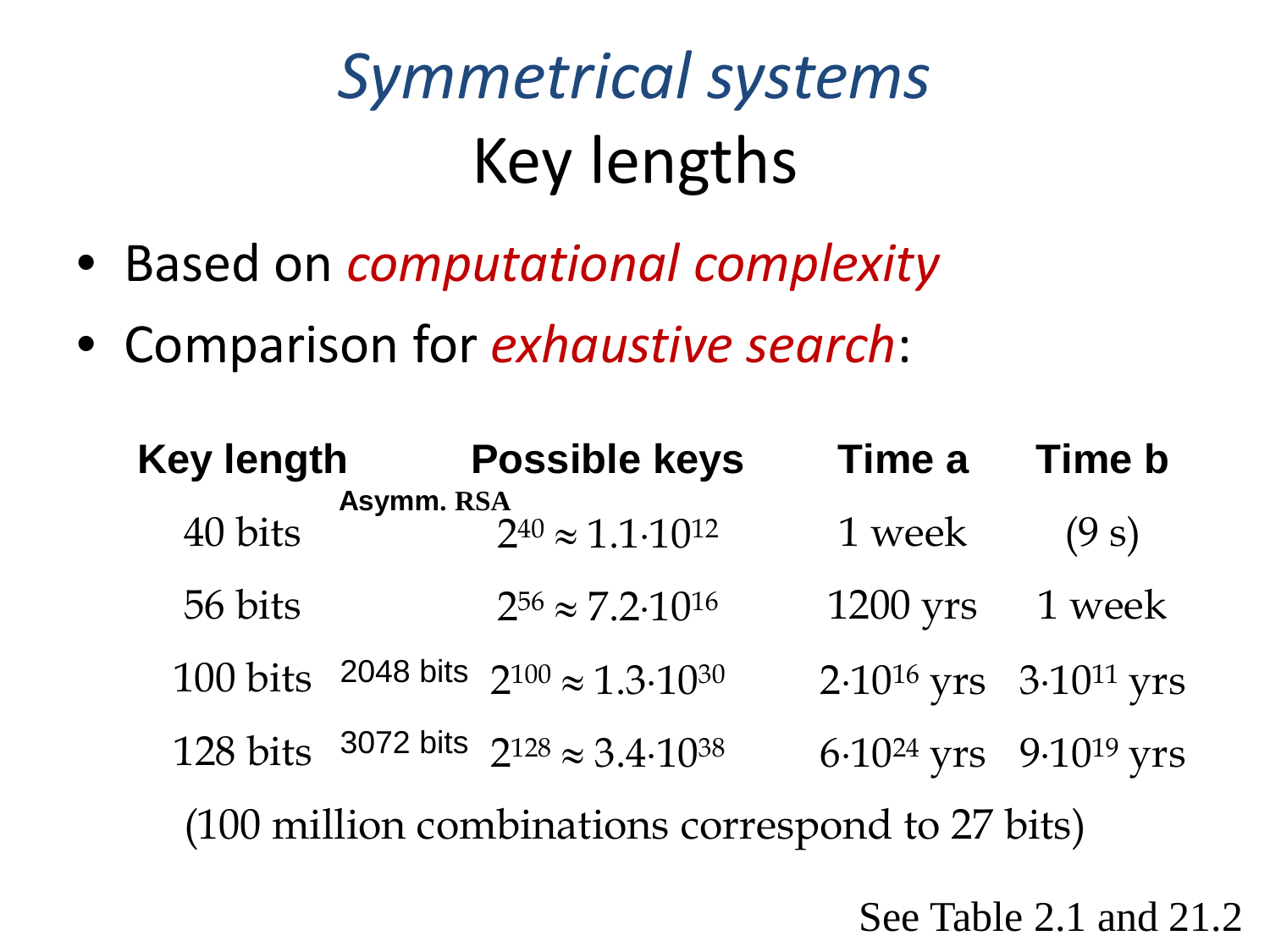### Asymmetrical systems

- Principle was discovered in 1976
- Two keys,
	- one public key,  $k_{PIB}$  for encryption and
	- one secret key  $k_{PRIV}$  for decryption (thus: public-key-systems)
- $-$  The public key,  $k_{\text{PLB}}$ , distributed openly to everybody *(as a matter of fact: this is the basic idea)*
- Slow encryption, primarily used for signing and distribution of symmetrical keys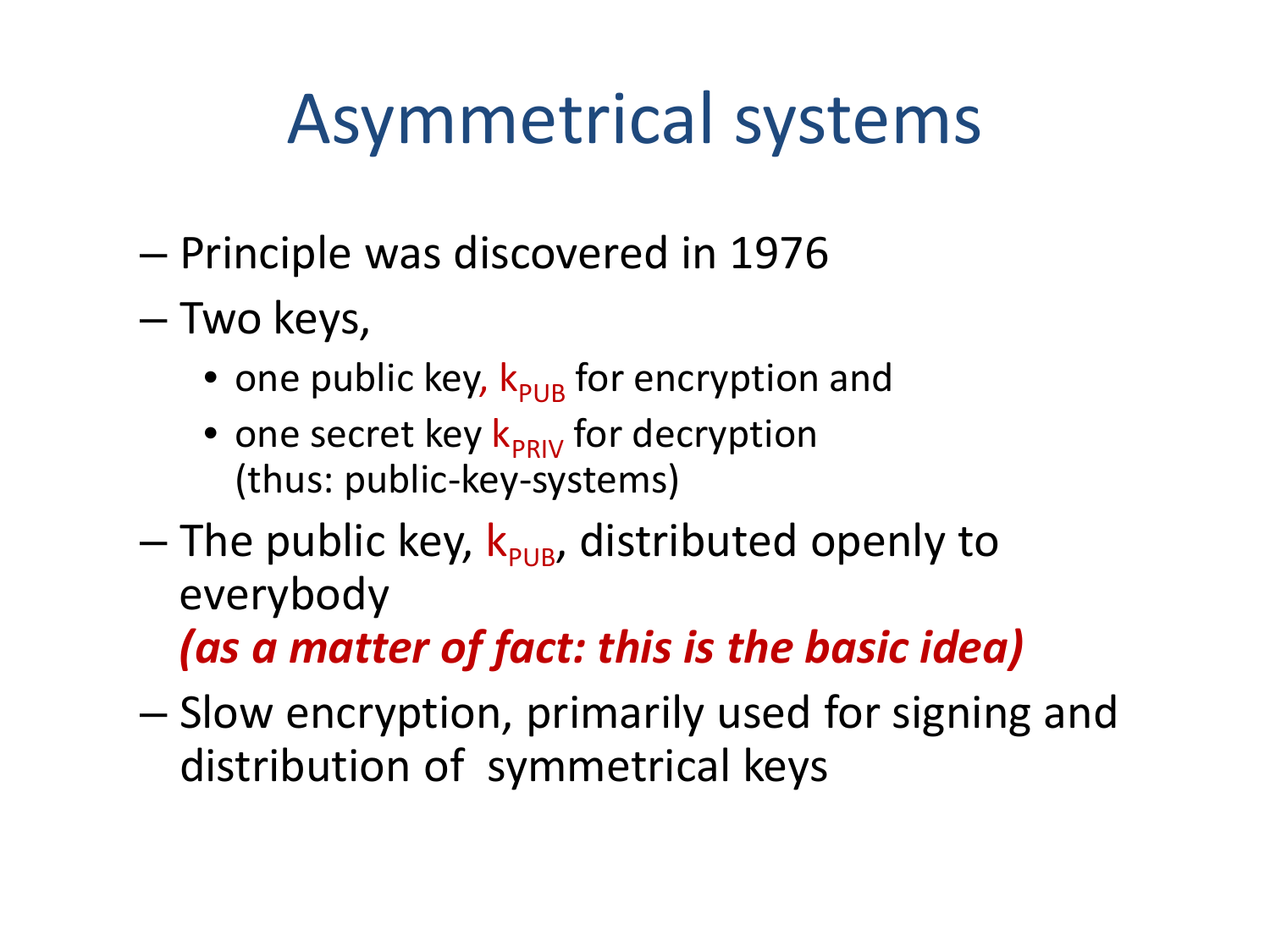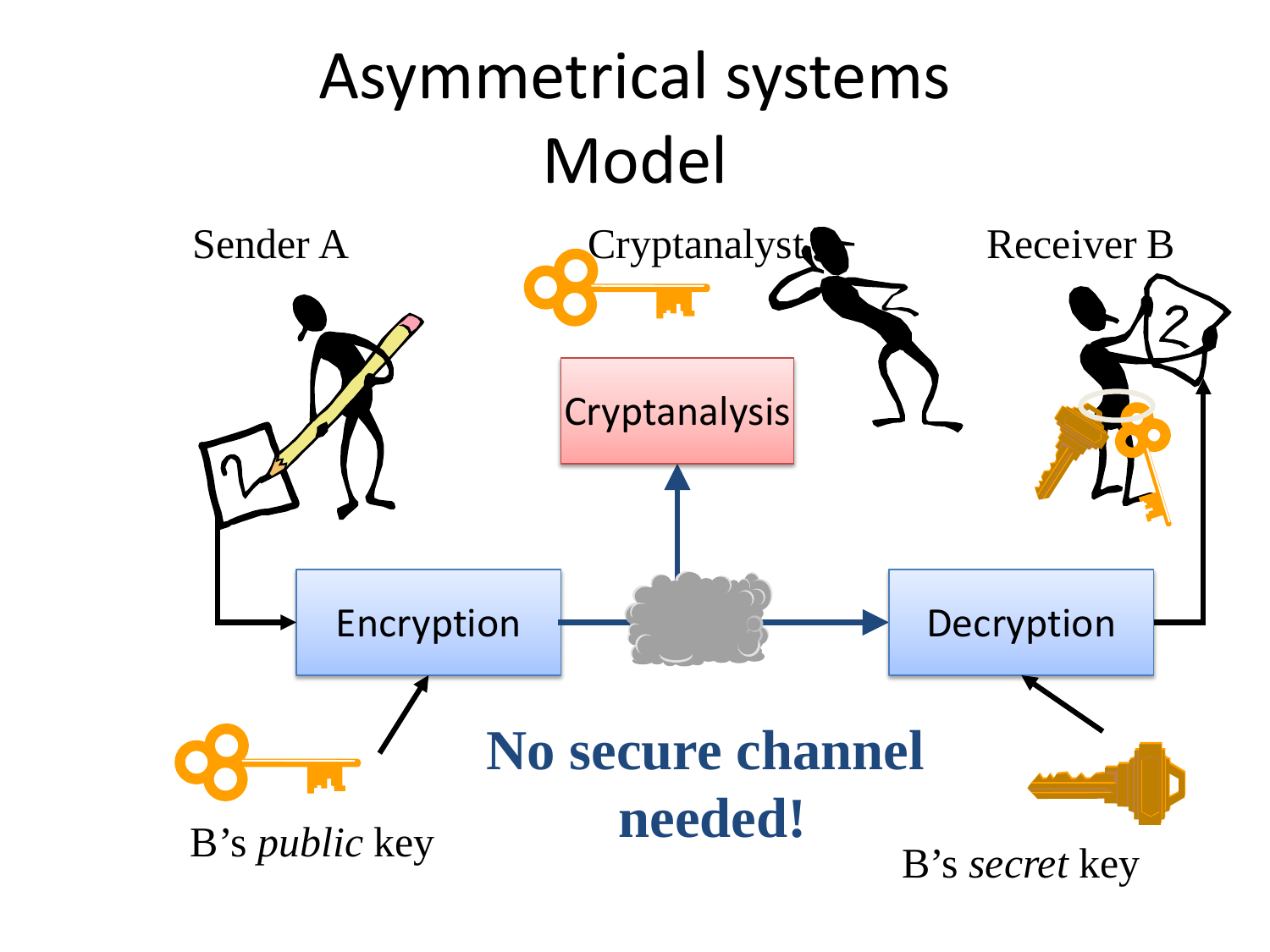#### Asymmetrical systems Basic Principles

- One-way functions
	- $y = f(x)$  easy to calculate, but finding x for a given y, so that  $y = f(x)$ , i.e.  $x = f^{-1}(y)$  is very hard (impossible in practice)
	- Example: Multiplication of two 100-character primes is easy, but finding the two primes for a given product is hard
- Trap-door one-way functions
	- $y = f<sub>p</sub>(x)$  easy, but  $x = f<sub>p</sub><sup>-1</sup>(y)$  hard to calculate, unless you know the parameter P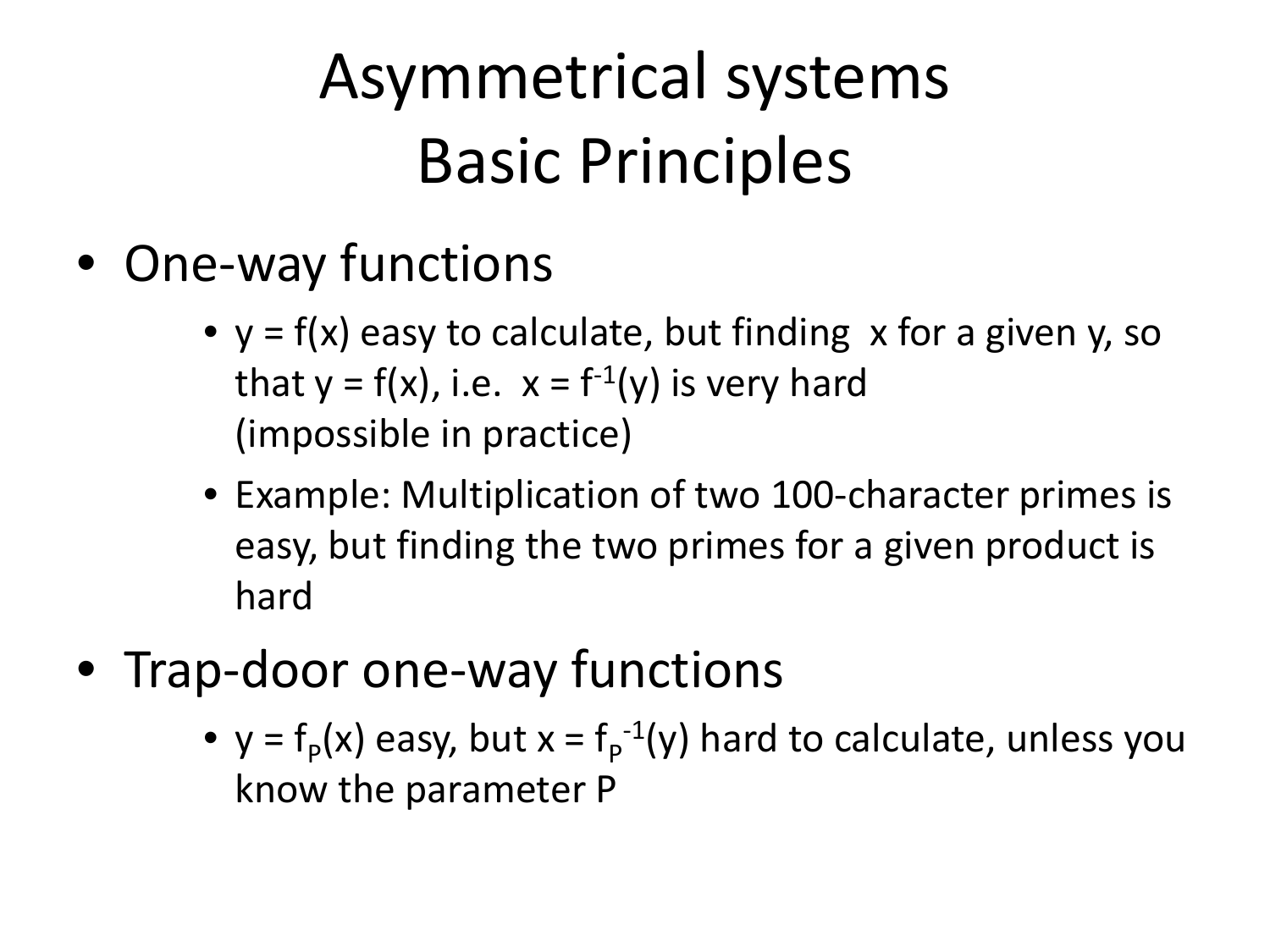#### Asymmetrical systems Characteristics

- No secure channel needed
- Communication between n units, requires 2n keys (cp symmetrical system: about  $\sim n^2$ )
- Authentication important
	- If a false public key is used, the intruder can read the message
	- The sender is unknown to me (since the public key is available to everybody)
		- Solution: signatures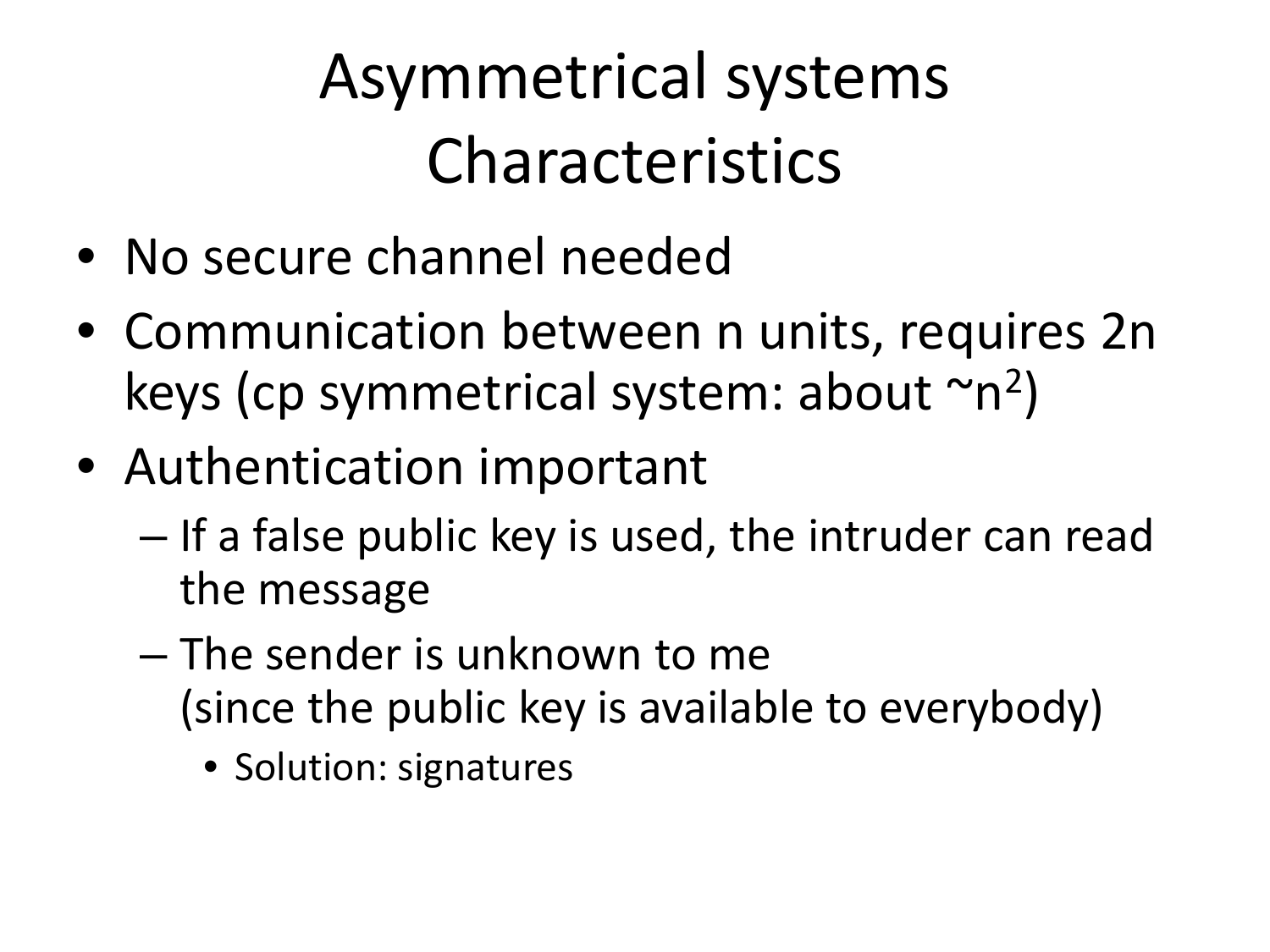#### Asymmetrical systems **Signatures**

- In principle the system goes "backwards"
	- $-$  Encryption with  $k_{PRIV}$
	- $-$  everybody can decrypt with  $k_{PIB}$

*Note! No confidentiality!*

• Signing *and* encryption:

Send A: calculates  $E(k_{PI/B-B}, E(k_{PRIV-A}, M)) = C$ 

Rec B: calculates  $D(k_{PI/B-A}, D(k_{PRIV-B}, C)) = M$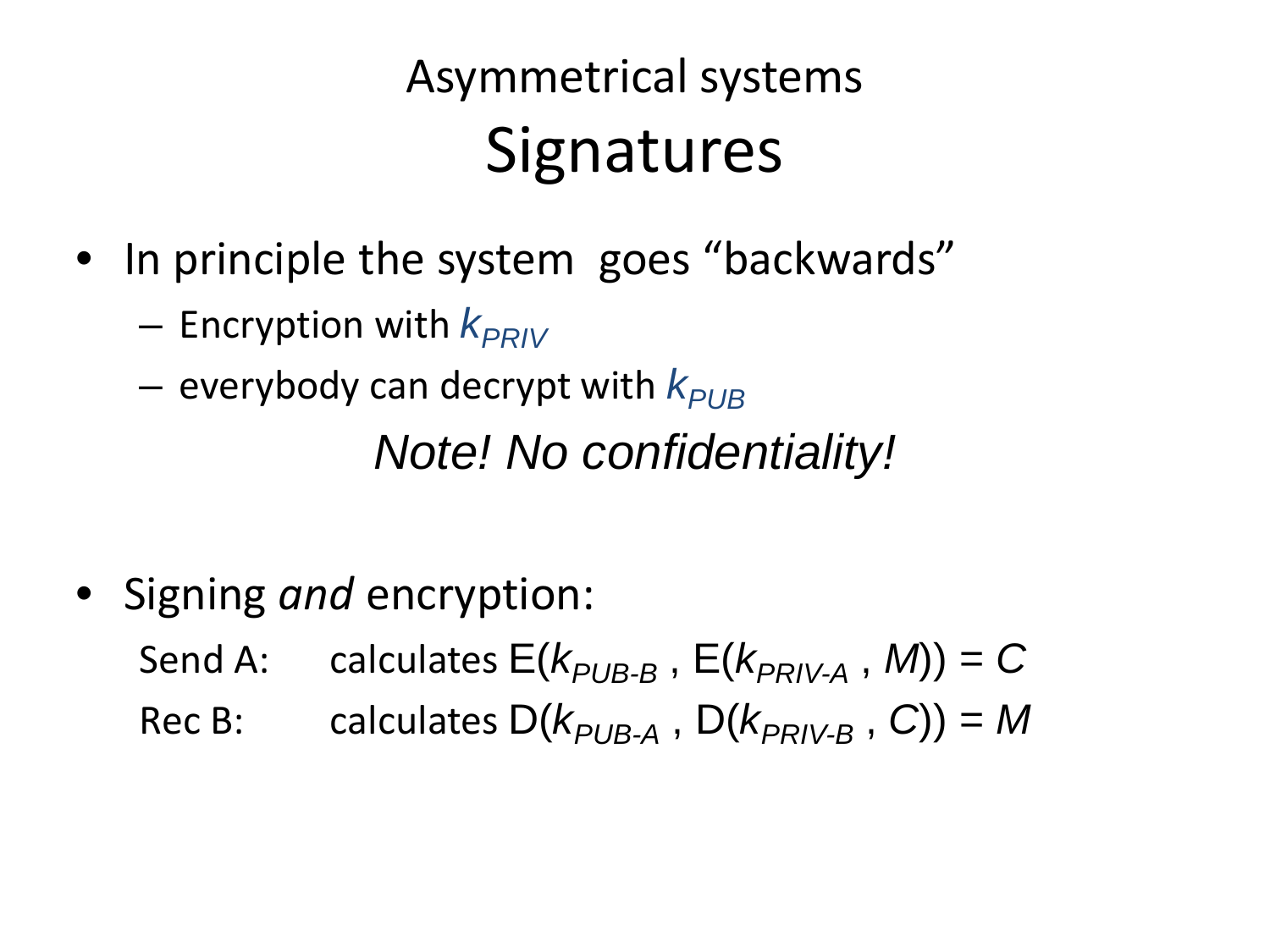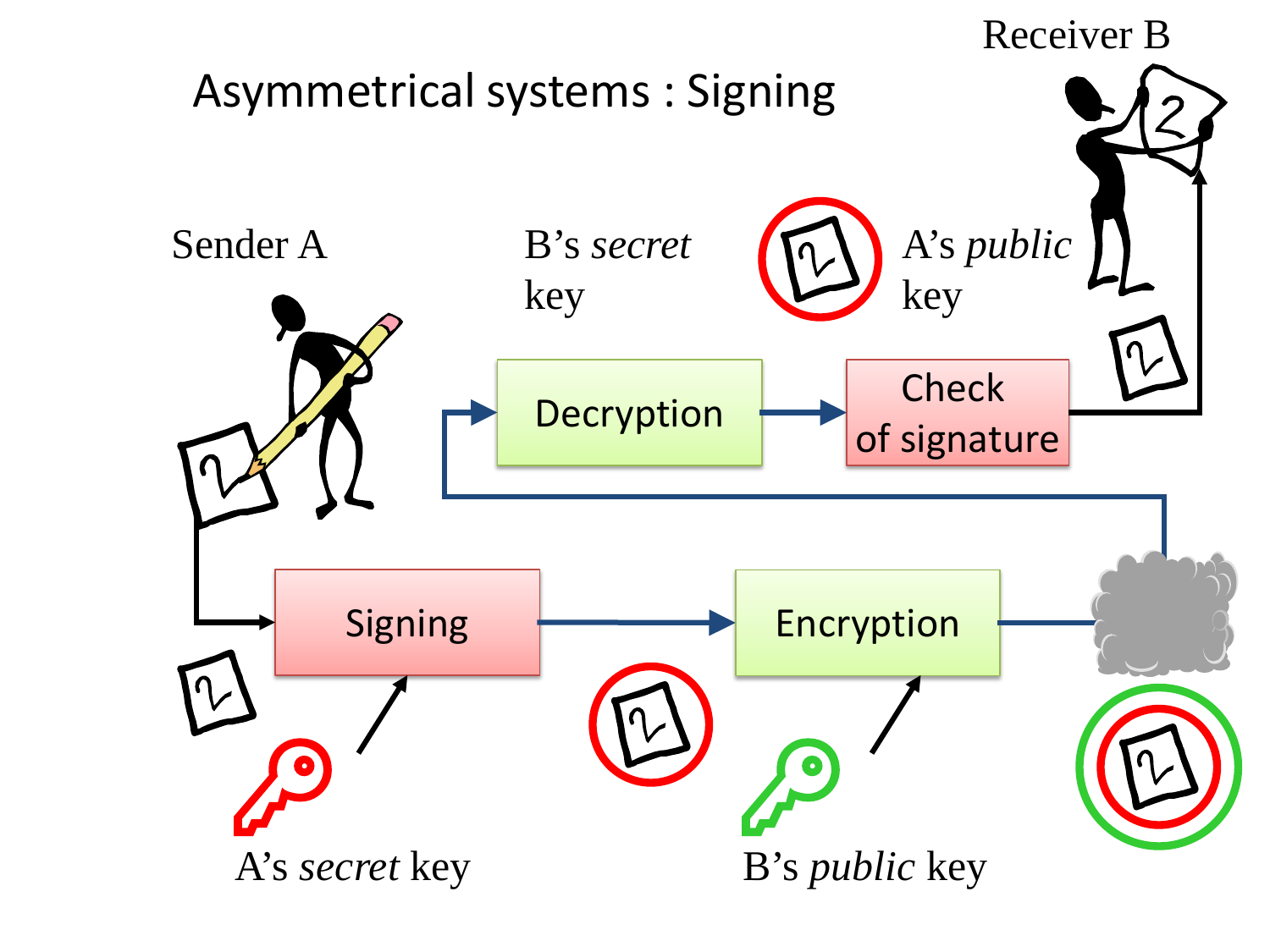## Asymmetrical systems Example of system: Diffie-Hellman

- A way to distribute the key to a symmetrical system without a secure channel
- $-$  One-way function:  $f(x) = a^x$  (modulo p)
- Basic principle: A and B choose a number b (not secret)

A: Chooses  $x_1$  and calculates  $y_1 = b^{x_1}$ *A sends*  $y<sub>1</sub>$  *to B. A calculates*  $y_2^{x_1} = \underline{b^{x_1x_2}}$ 

*B: Chooses*  $x_2$  and calculates  $y_2 = b^{x_2}$ *B sends*  $y_2$  *to A. B calculates*  $y_1^x{}^2 = b^x{}^1{}^x{}^2$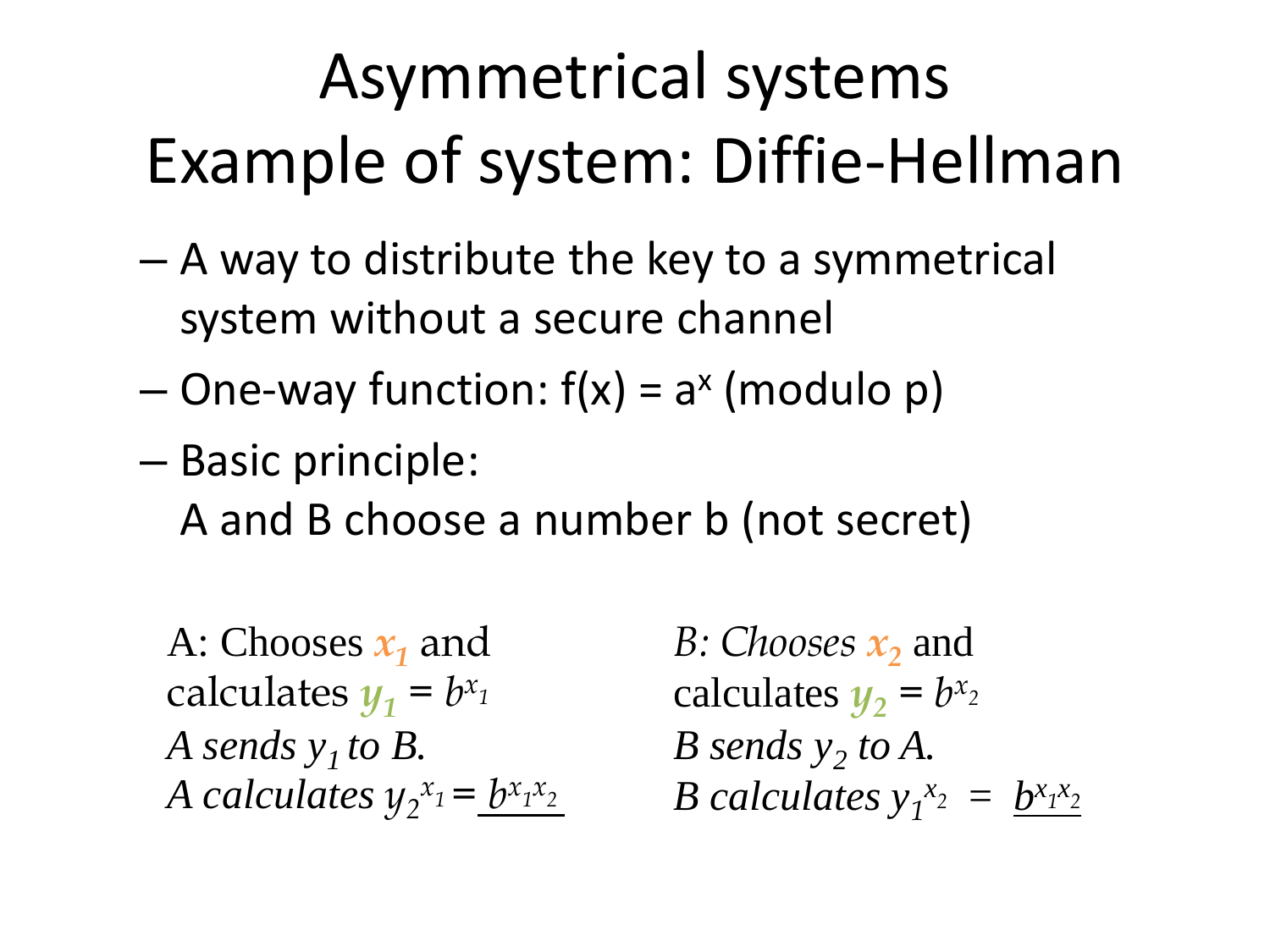#### Asymmetrical systems Example of system: RSA

- RSA (Rivest, Shamir, Adleman) 1978
	- Uses a trap-door function that is based on the multiplication of big primes
	- Security depends on the development of
		- 1) Algorithms for factoring
		- 2) Computers with high computational power
	- Most well-known and most commonly-used asymmetrical system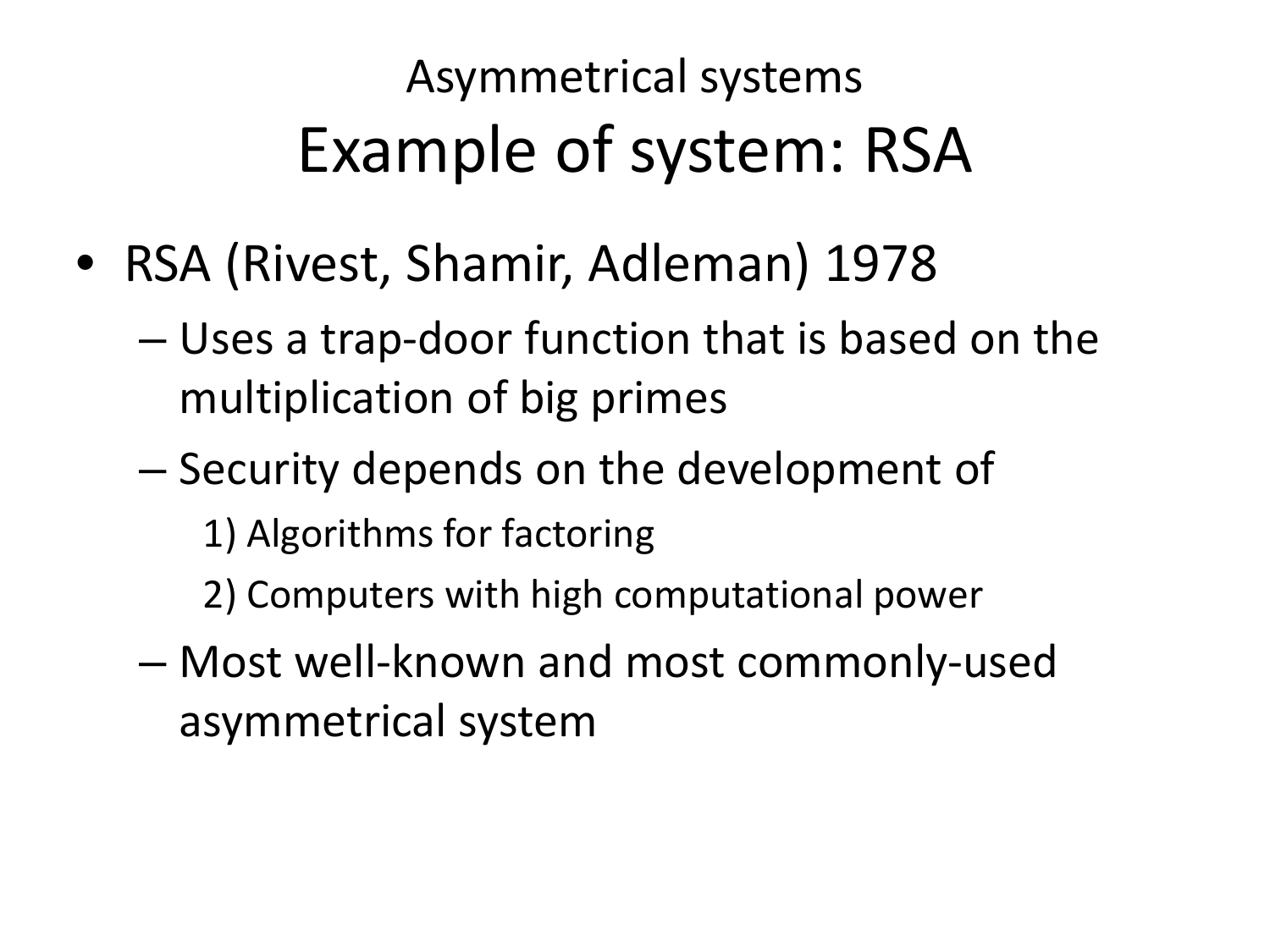#### Hybrid systems Example of system: PGP

- PGP (Pretty Good Privacy) GnuPG
	- Application for encryption and signing of emails
	- Uses RSA and IDEA (originally)
	- Large-scale test of the management of asymmetrical keys (signing, publication etc)
	- Disadvantages:
		- Certain lack of compatibility (different versions)
		- Hard to protect the secret key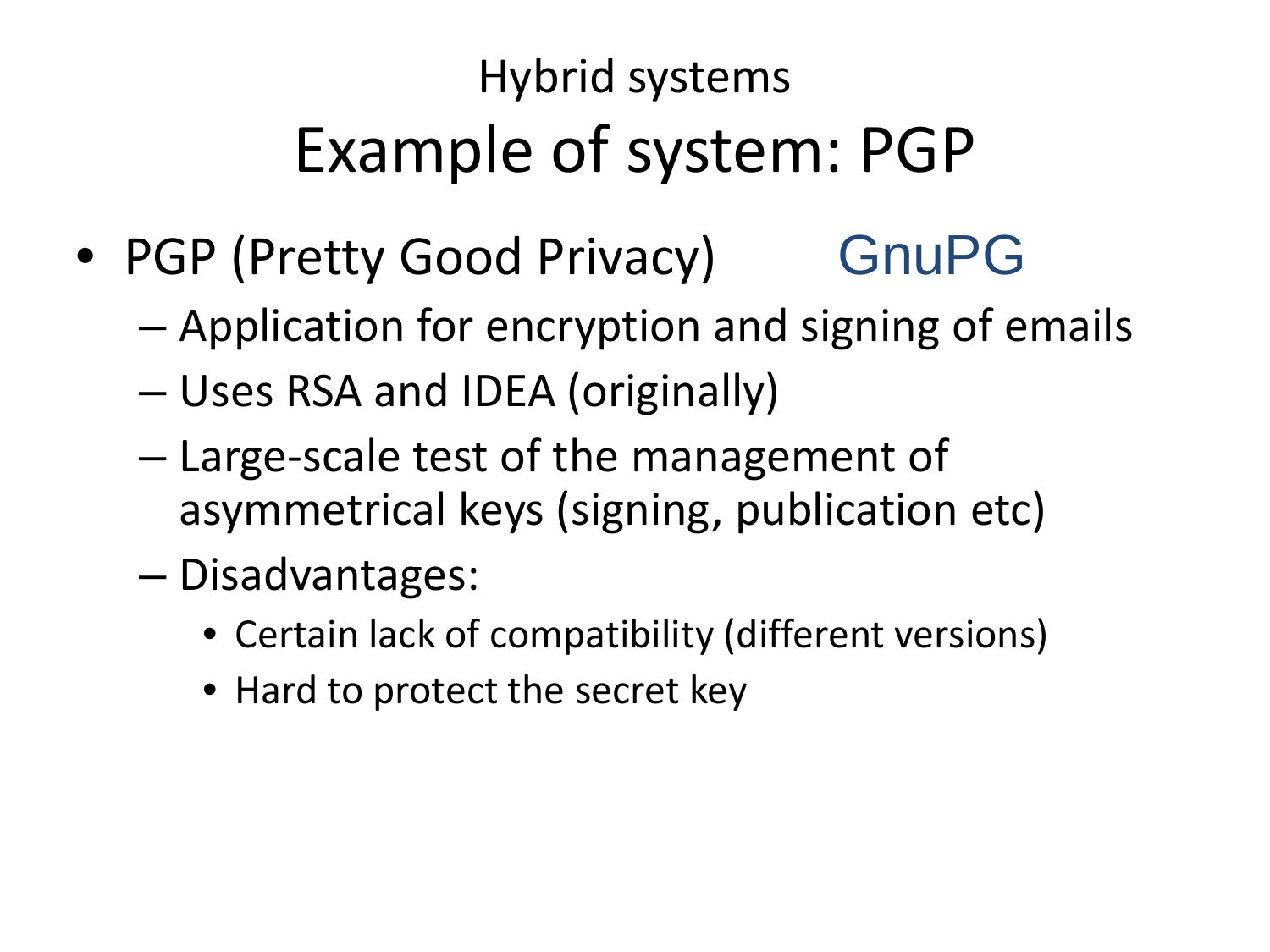#### PGP Encryption

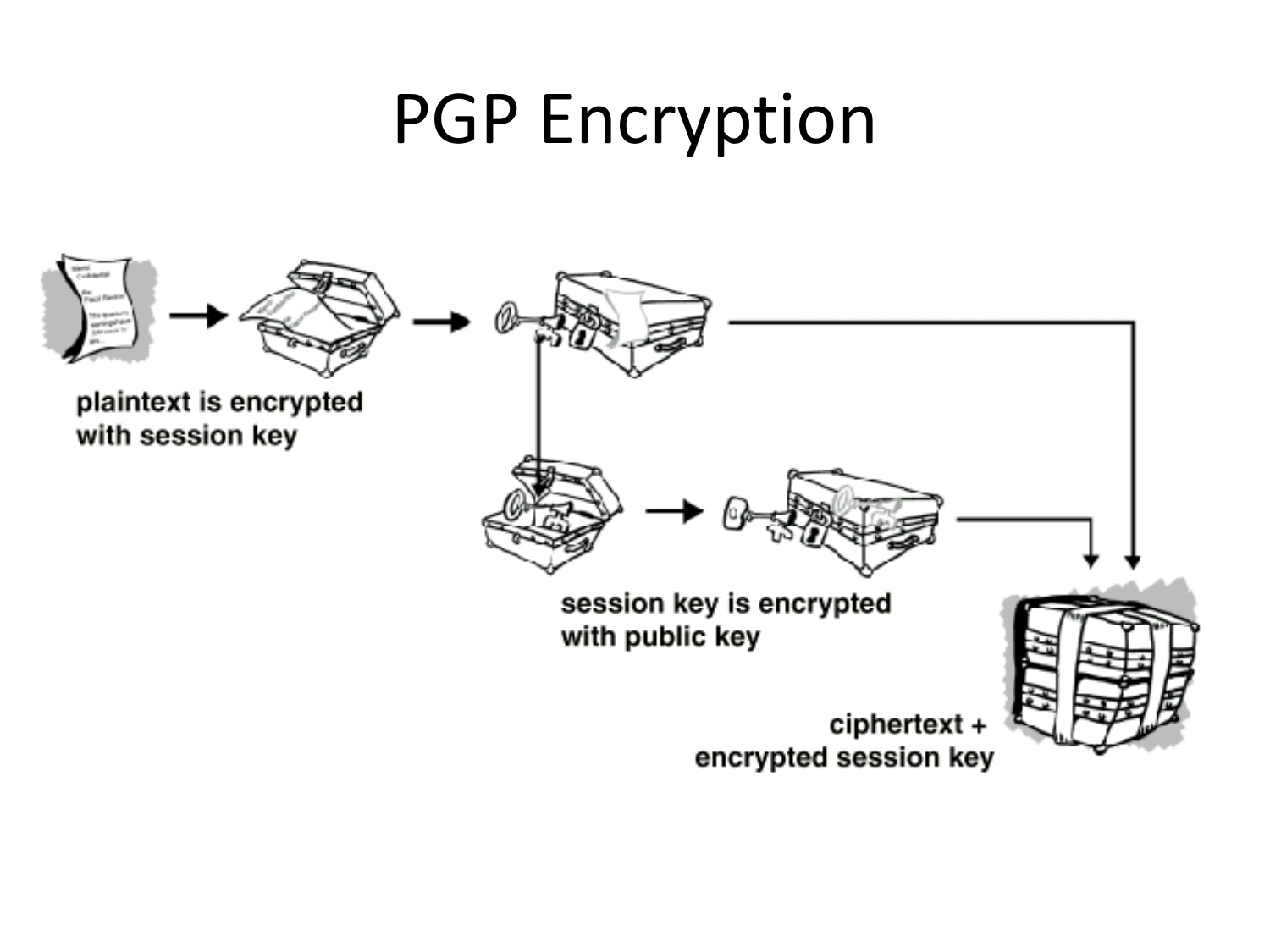#### PGP Decryption

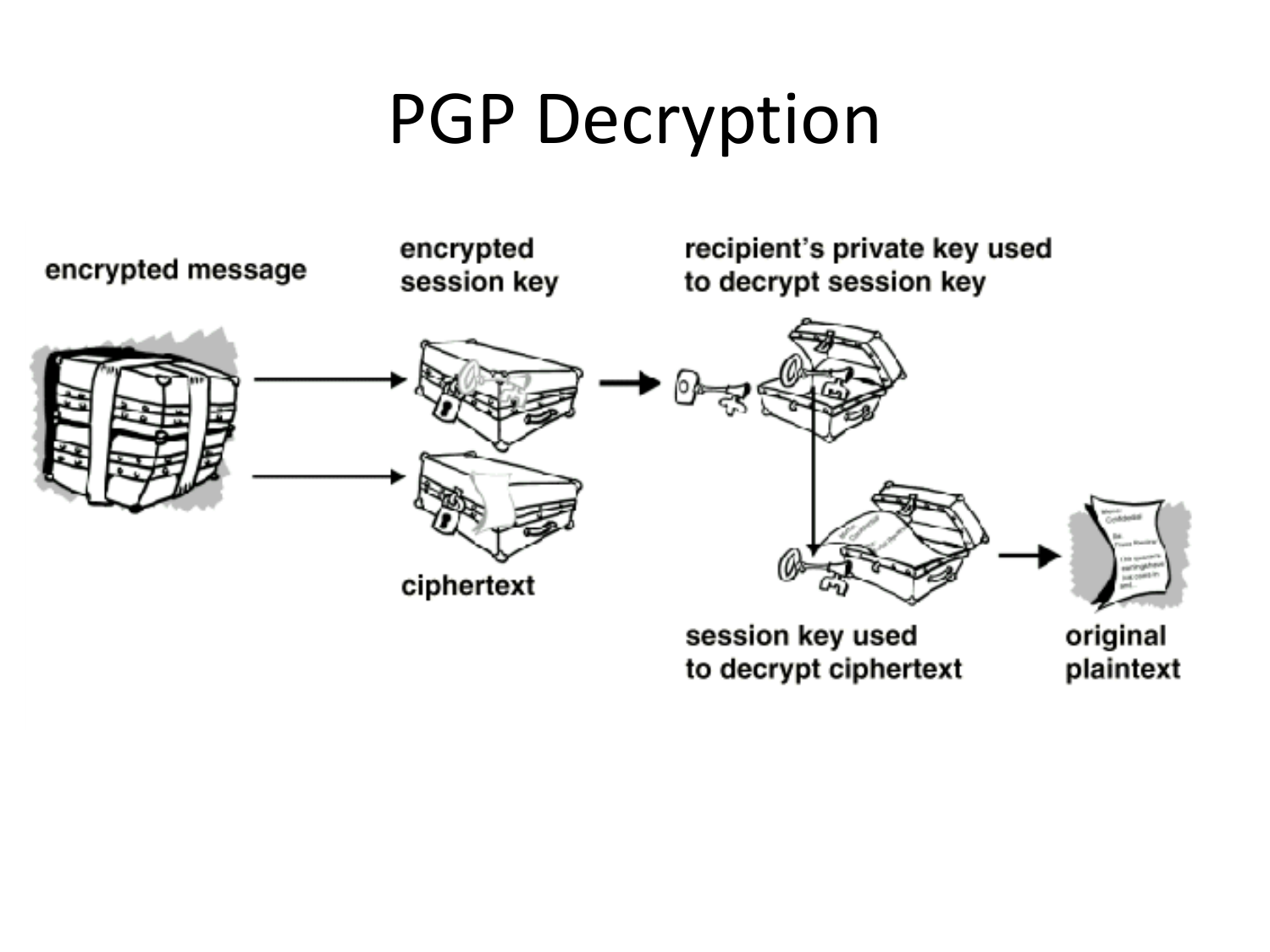## Key Management

- Protocols
	- Combinations of symmetrical and asymmetrical systems are used for key distribution
	- Hard to design good protocols
- Key escrow
	- Users are forced to deposit "main keys" so that authorities (police, customs etc) can interpret secret communications
	- Fiercely debated in the USA, to some extent also within the EU
	- Organisationally questionnable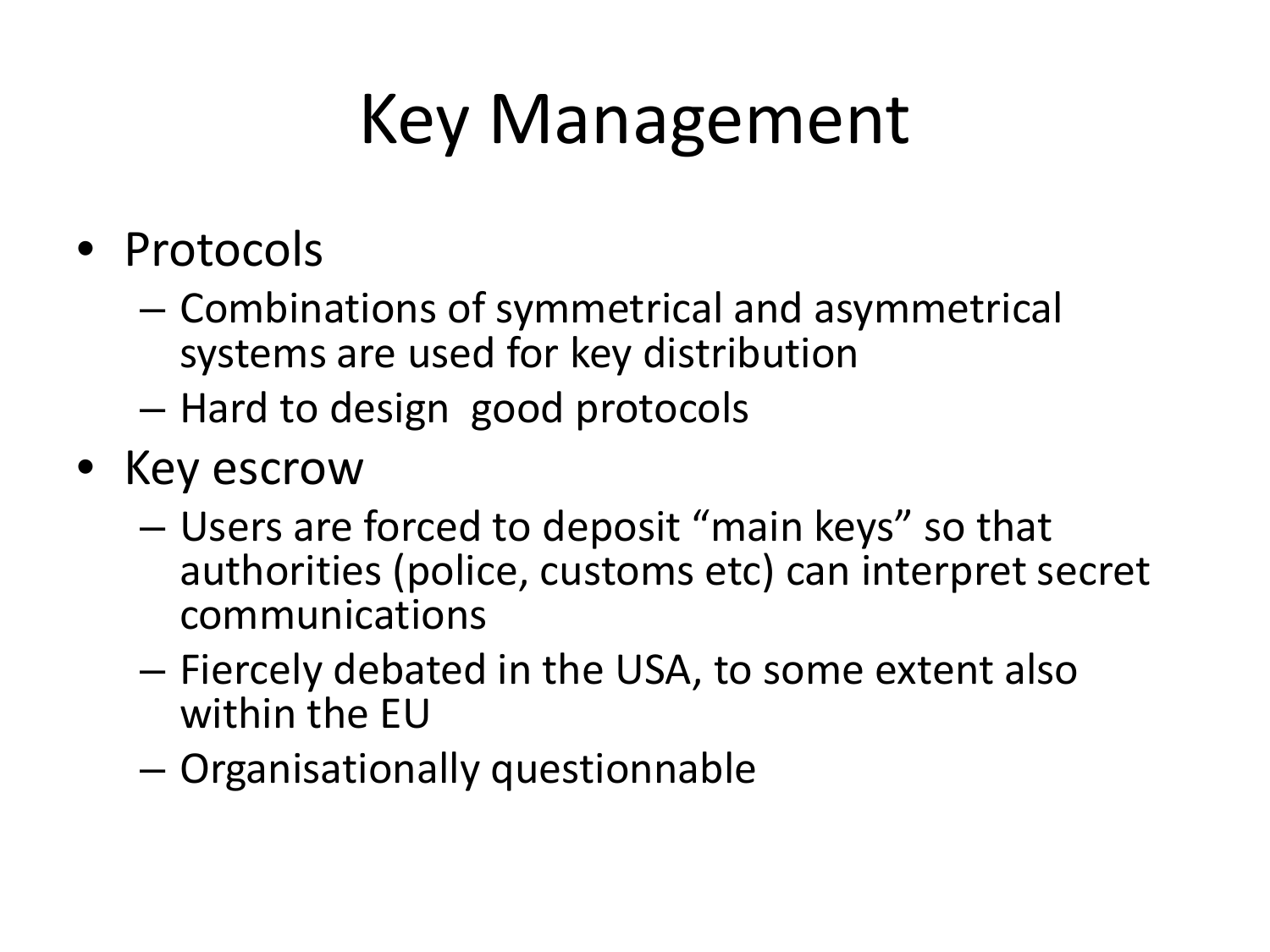## Problems with cryptography

- Based on computational complexity, which is theoretically hard. Therefore it is easy to find a bad system that looks good. It is considerably harder to show that it really *is bad*.
- Requires profound knowledge to make good designs.
- Electronic commerce is based on the difficulty to factorize big numbers…
- Non-cryptological issues is the real problem!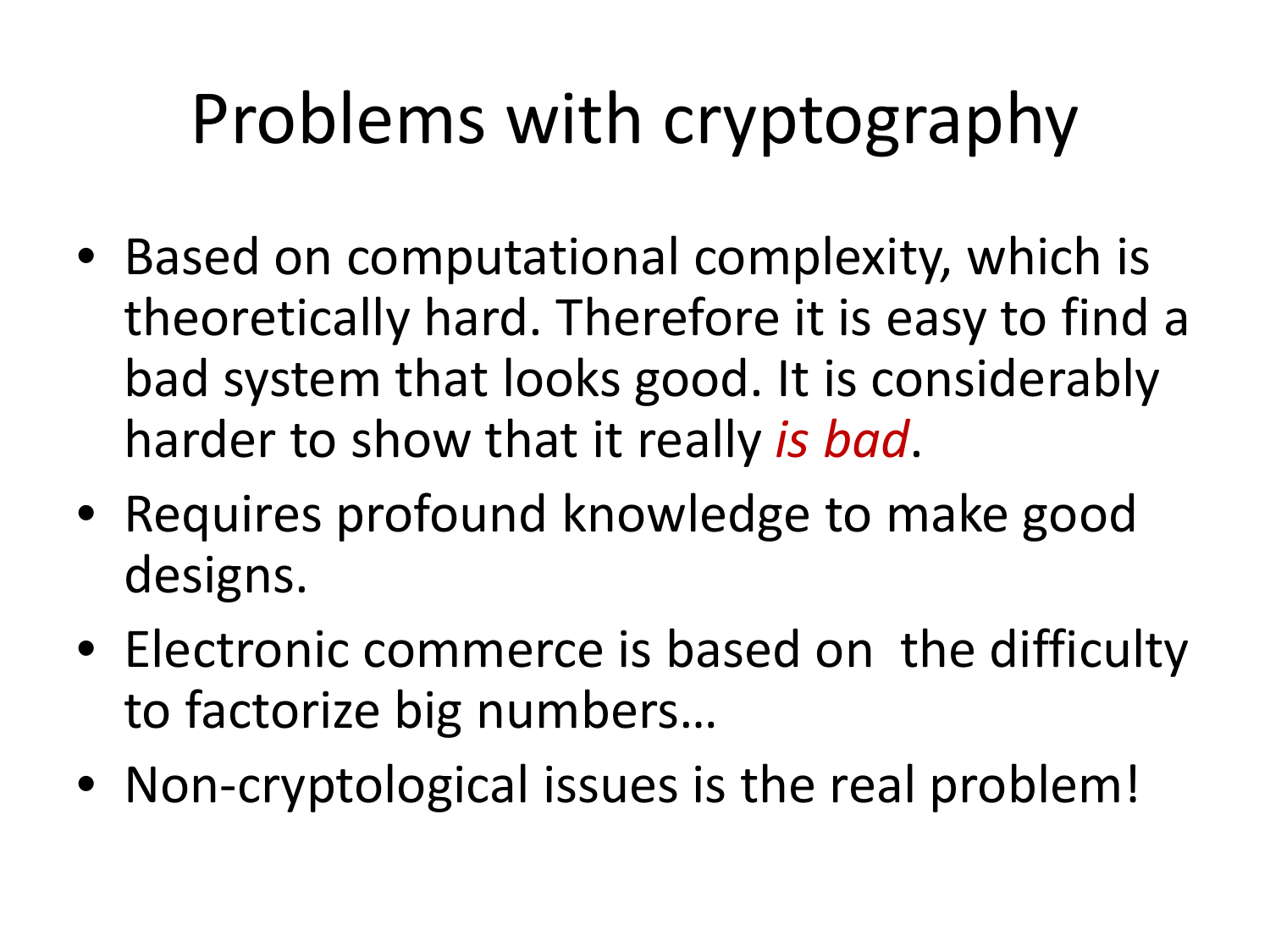## Problems with Cryptography Block Cipher Modes

• In Electronic Codebook (ECB) mode, a message is split into blocks and each is encrypted separately.



#### (from Wikipedia)